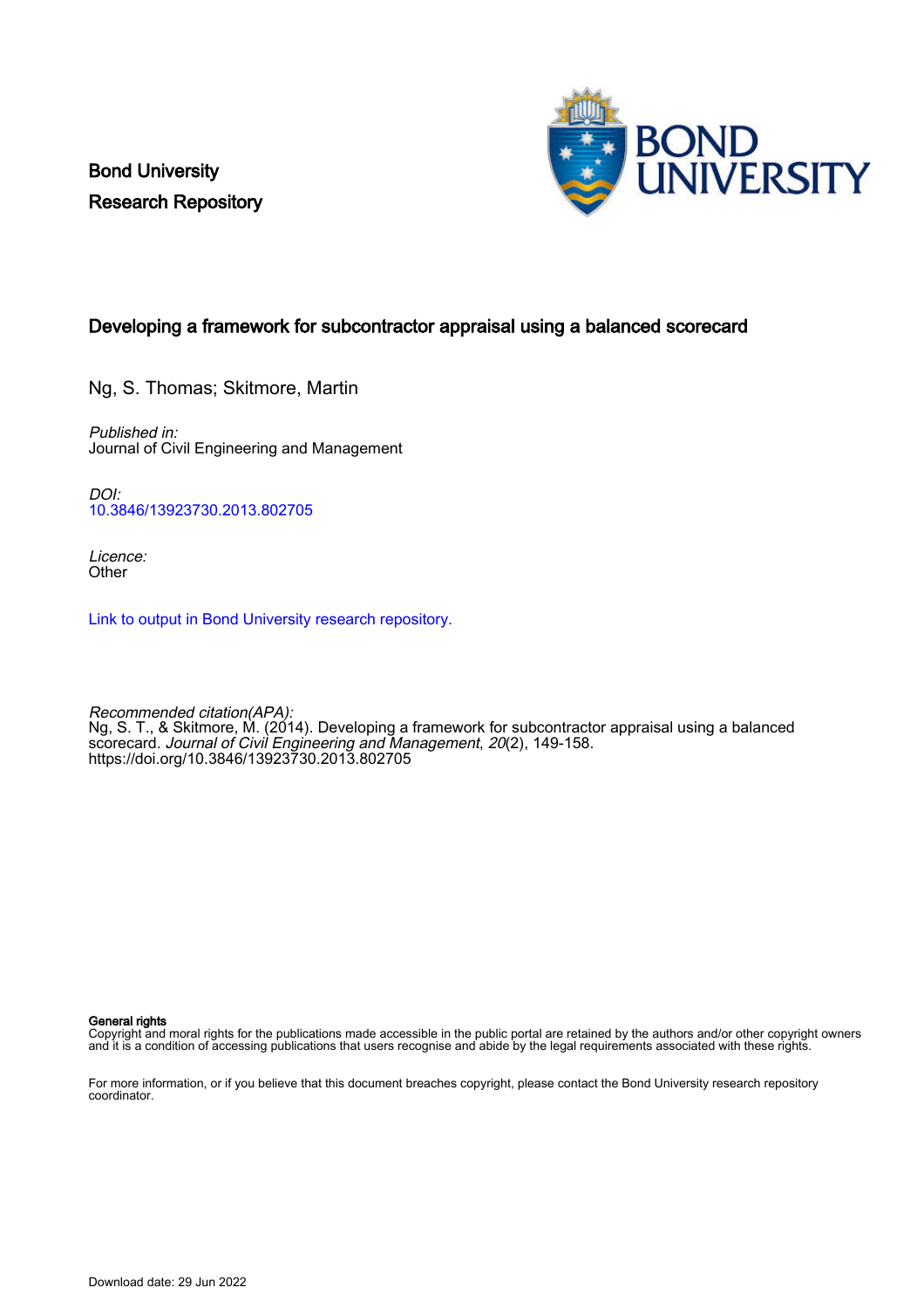## **Finalized Paper Submitted to**

## **Journal of Civil Engineering and Management**

# Developing a Framework for Subcontractor Appraisal using a Balanced Scorecard

*(Manuscript ID: SCEM-2011-0054 R3)* 

## *S. Thomas Ng*  $^1$ *R. Martin Skitmore* <sup>2</sup>

*Please contact:* 

*Prof. S. Thomas Ng Department of Civil Engineering The University of Hong Kong Pokfulam Road, Hong Kong* 

*Tel: Int+ (852) 2857 8556 Fax: Int+ (852) 2559 5337 Email: tstng@hku.hk* 

Version 5b (30<sup>th</sup> October 2012)

1

<sup>1</sup> Professor, Department of Civil Engineering, The University of Hong Kong, Pokfulam Road, Hong Kong, Email:  $tstng@hku.hk$ <br><sup>2</sup> Professor, School of G

Professor, School of Civil Engineering and Built Environment, Queensland University of Technology, GPO Box 2434, Brisbane, Q4001, Australia, Email: rm.skitmore@qut.edu.au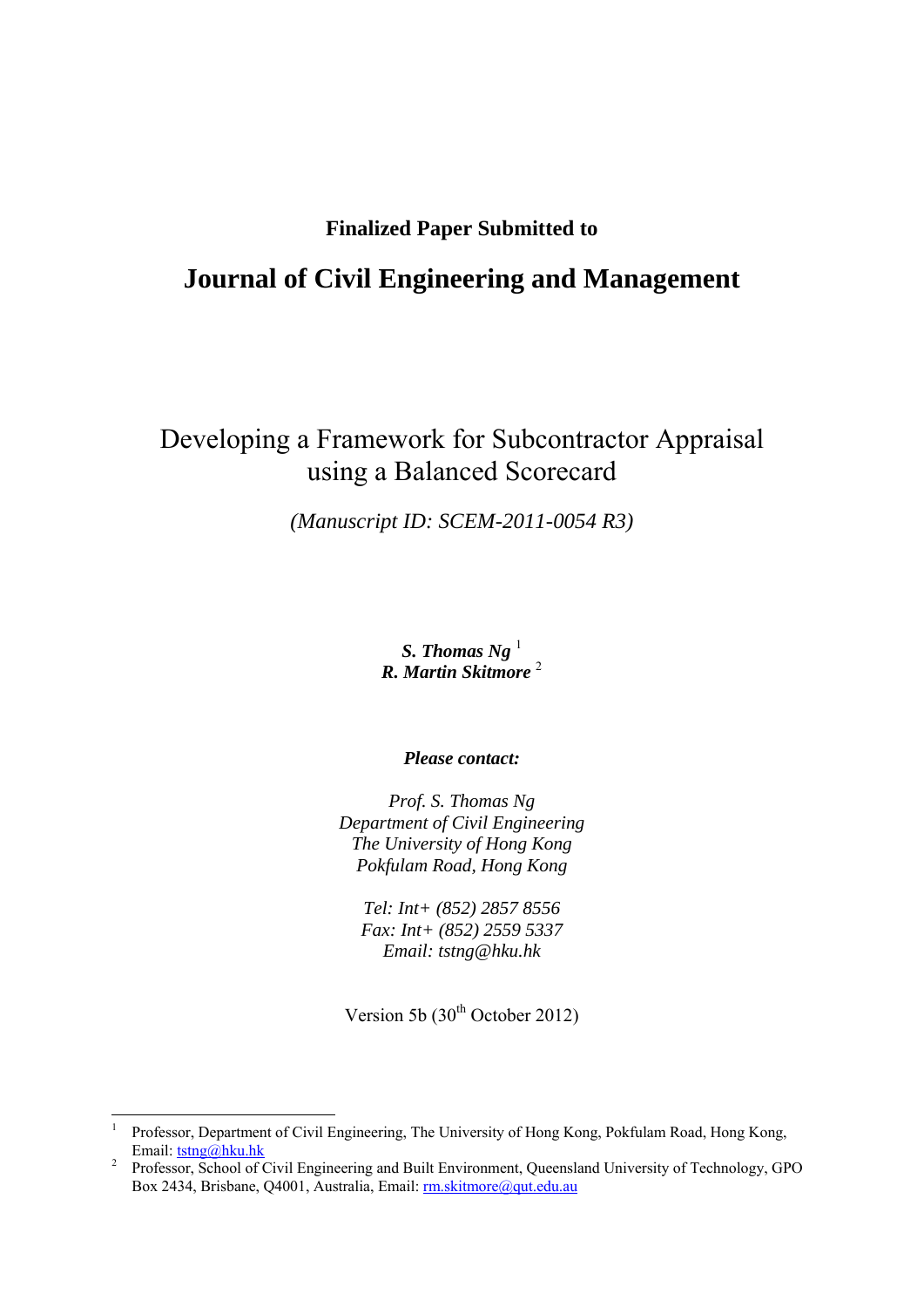# **DEVELOPING A FRAMEWORK FOR SUBCONTRACTOR APPRAISAL USING A BALANCED SCORECARD**

## **Abstract**

Subcontractors contribute significantly to construction projects and their performance can seriously affect overall project success. It is crucial, therefore, to appraise the performance of subcontractors to ensure they satisfy the client's expectations and project requirements. To increase the transparency and accuracy of subcontractor appraisal, the baseline and target performance levels should be set at the outset so that the appraisers and those being appraised realize exactly what standards are to be achieved. The balanced scorecard, being a powerful tool for performance appraisal, offers a potentially good approach for modeling the subcontractor appraisal process. In this paper, an approach to developing a balanced scorecard subcontractor appraisal model is proposed and demonstrated through a questionnaire survey administered in Hong Kong and from which the baseline and target performance levels for large-scale skilled subcontractors are identified. A case example is used to illustrate the operation of the model. Finally, a means by which the model may be validated is demonstrated through the use of field experts. The results demonstrate the feasibility of developing a balanced scorecard model that can help improve the transparency of subcontractor appraisal despite the baseline and target performance levels changing according to the project characteristics, subcontractor categories and size.

*Keywords:* Construction subcontractor, performance appraisal, balanced scorecard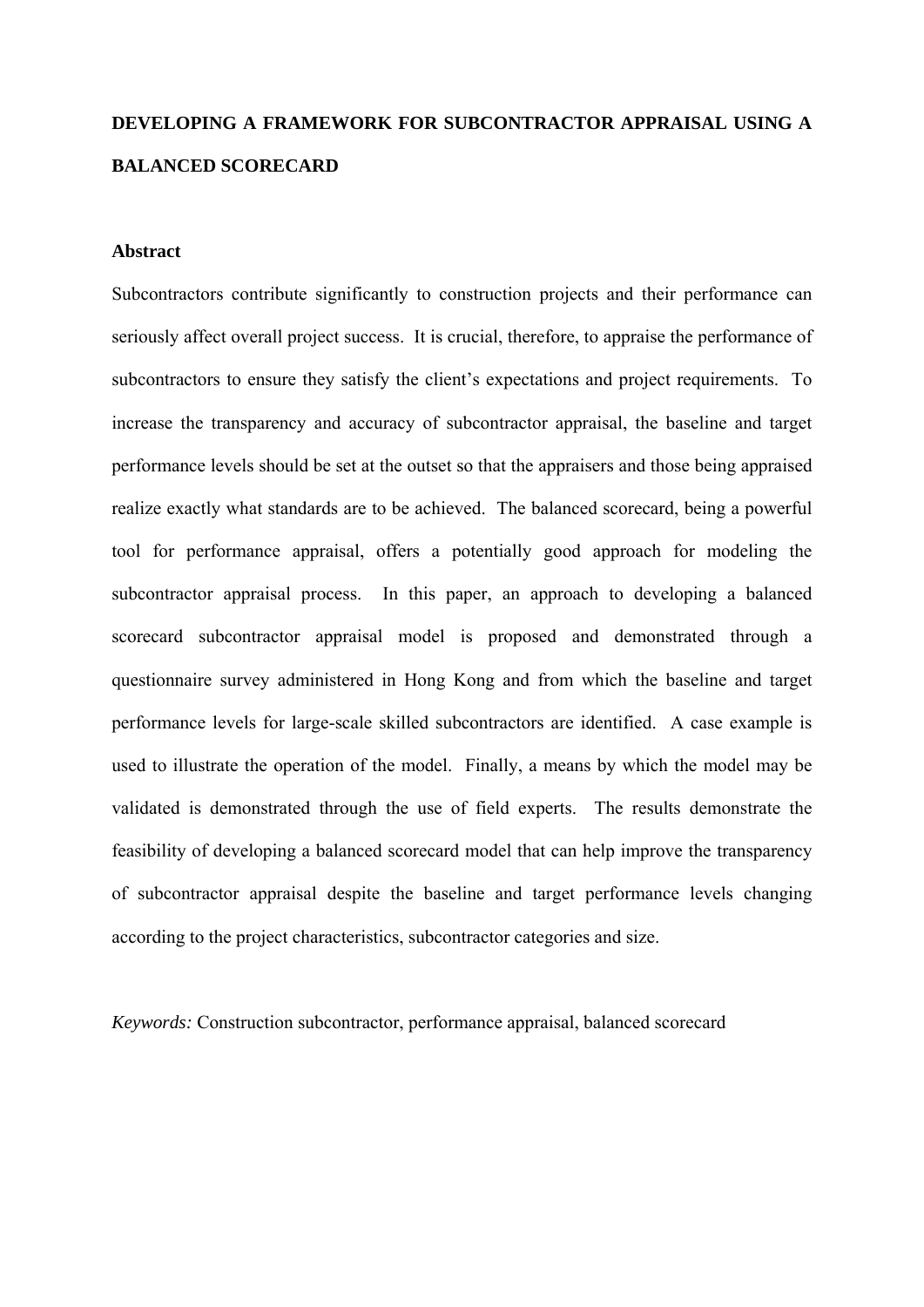#### **INTRODUCTION**

Subcontractors are indispensable in construction projects as their specialized skills and experience help ensure the work is completed according to the time, cost, quality, safety and environmental requirements of the client and statutory bodies (Nobbs, 1993; Elazouni and Metwally, 2000; Arditi and Chotibhongs, 2005). However, undue competition has prompted trade specialists to transfer their risks to lower-tier subcontractors, resulting in the erosion of specialism, poor communication and loss of control (Tang, 2001). This emphasizes the need for an effective subcontractor selection and monitoring process to align subcontractor performance with the expectations of various stakeholders and the desired project requirements, and improve the accuracy and fairness of subcontractor performance appraisal (Ng *et al*, 2009; Ng and Tang, 2010).

In reality however, it is known that the subcontractor selection process is in need of improvement (Tserng and Lin, 2002) and subcontractor performance is seldom appraised by main contractors seriously except at a national or international level (Ng *et al*, 2002). Also, deficiencies in the quality of subcontractor work has prompted the industry to urge for a more rigorous subcontractor performance appraisal framework (Tang, 2001) in which the main contractor and the client need to monitor of the performance of subcontractors to minimize the occurrence of undesirable events which may affect overall project success (Shiau *et al*, 2002).

From a research perspective, only a few studies have been conducted on the topic (Arditi and Chotibhongs, 2005). These have been limited to an examination of subcontractor selection practices (Ulubeyli *et al*, 2010); a review of how subcontractors' costs affect project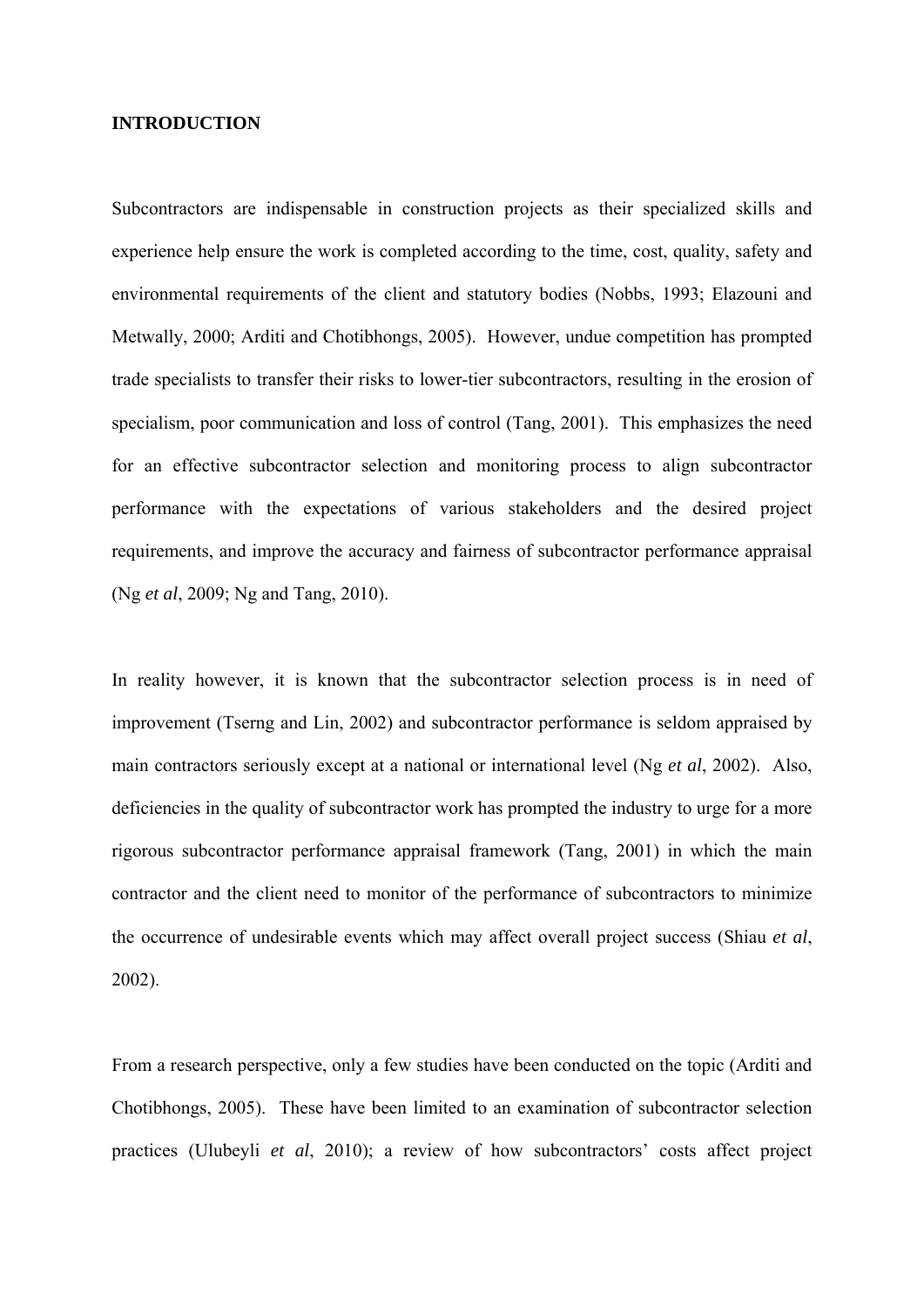performance (Park *et al*, 2010); an evaluation of the relative importance of subcontractor selection criteria (Hartmann *et al*, 2009); the use of artificial neural networks (ANNs) for subcontractor rating (Albino and Garavelli, 1998); the application of the analytic hierarchy process (AHP) to obtain the weightings of decision factors (Shiau *et al*, 2002); and the employment of evolutionary fuzzy hybrid neural networks for subcontractor performance appraisal (Cheng *et al*, 2011). One alternative that has yet to be examined is the balanced scorecard (after Kaplan and Norton, 1992, 1993, 1994, 1996).

Being a means of measuring outcomes against business goals, the balanced scorecard has a particular relevance for subcontractor performance. By applying the balanced scorecard concept, baseline and target performance levels could be established by the main contractor (with input from the client) in advance, to provide objective yardsticks to gauge the performance of different types of subcontractors. Through the balanced scorecard concept, it should be possible for decision-makers to reflect their expectations and project requirements in appraising a variety of categories and sizes of subcontractors.

In this paper, an approach to the development of a balanced scorecard model for appraising the performance of large-scale skilled subcontractors is piloted based on criteria identified by Ng and Tang (2008). First the criteria and quantitative indicators for subcontractor appraisal are identified. A baseline and target for each quantitative indicator is then established through a small questionnaire survey. Finally, the operation of the balanced scorecard subcontractor appraisal model is illustrated through a case example, and procedures used to test the model's validity are proposed and reported.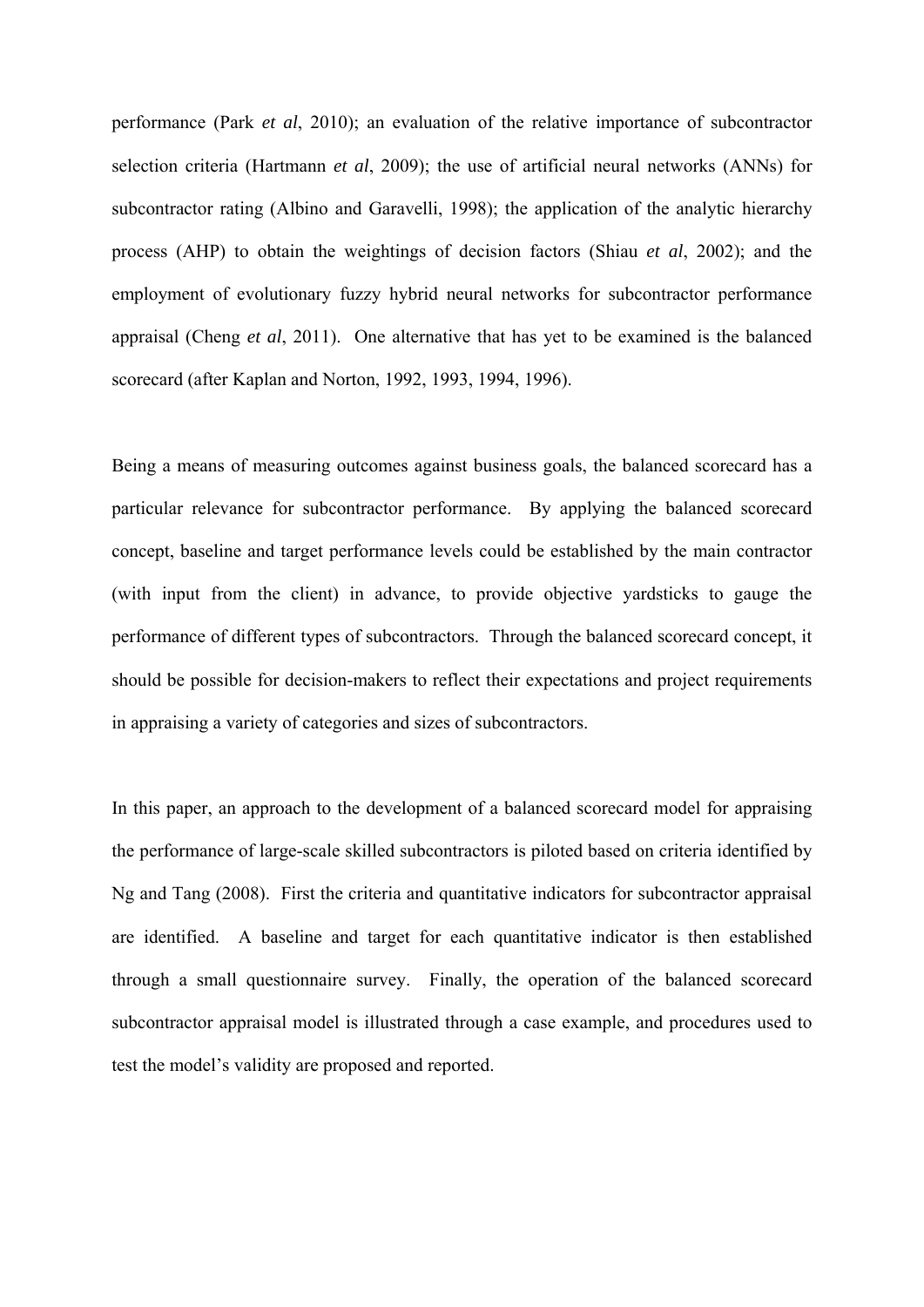### **BALANCED SCORECARD**

Robert Kaplan of Harvard Business School and management consultant David Norton developed the balanced scorecard in the 1990s (Kaplan and Norton, 1992, 1993, 1994, 1996) with the intention of bridging the gap between the objectives set by senior management and the actions of frontline employees. In recognizing some of the weaknesses and vagueness of previous management approaches, the balanced scorecard provides a clear prescription of what to measure to balance critical perspectives of an organization. While "balanced" is attained by looking into both the tangible and intangible dimensions of change, the "scorecard" enables various components to be evaluated according to how they fit into an organization's critical value-creating activities. As Newing (1994) comments, the balanced scorecard is a powerful performance measurement tool which provides management with a convenient and comprehensive way to review its business.

Since the mission of a company and its performance criteria have to be clearly identified when the balanced scorecard is employed, employees are provided with an improved understand of the connection between the organization's mission and its performance criteria (Kaplan and Norton, 1993). In addition, the quantitative indicators help establish an unambiguous framework (Ekström *et al*, 2003) such that precise benchmarks can be set to indicate the acceptable (i.e. baseline) and desired (i.e. target) standards for each quantitative indicator (*cf:* Hudson, 1997). Given the divergence in importance of each quantitative indicator, it is necessary to establish which indicators are the more critical (Hatush and Skitmore, 1998) and keep the appraisers and those being appraised informed in order to improve the transparency and objectiveness of the appraisal.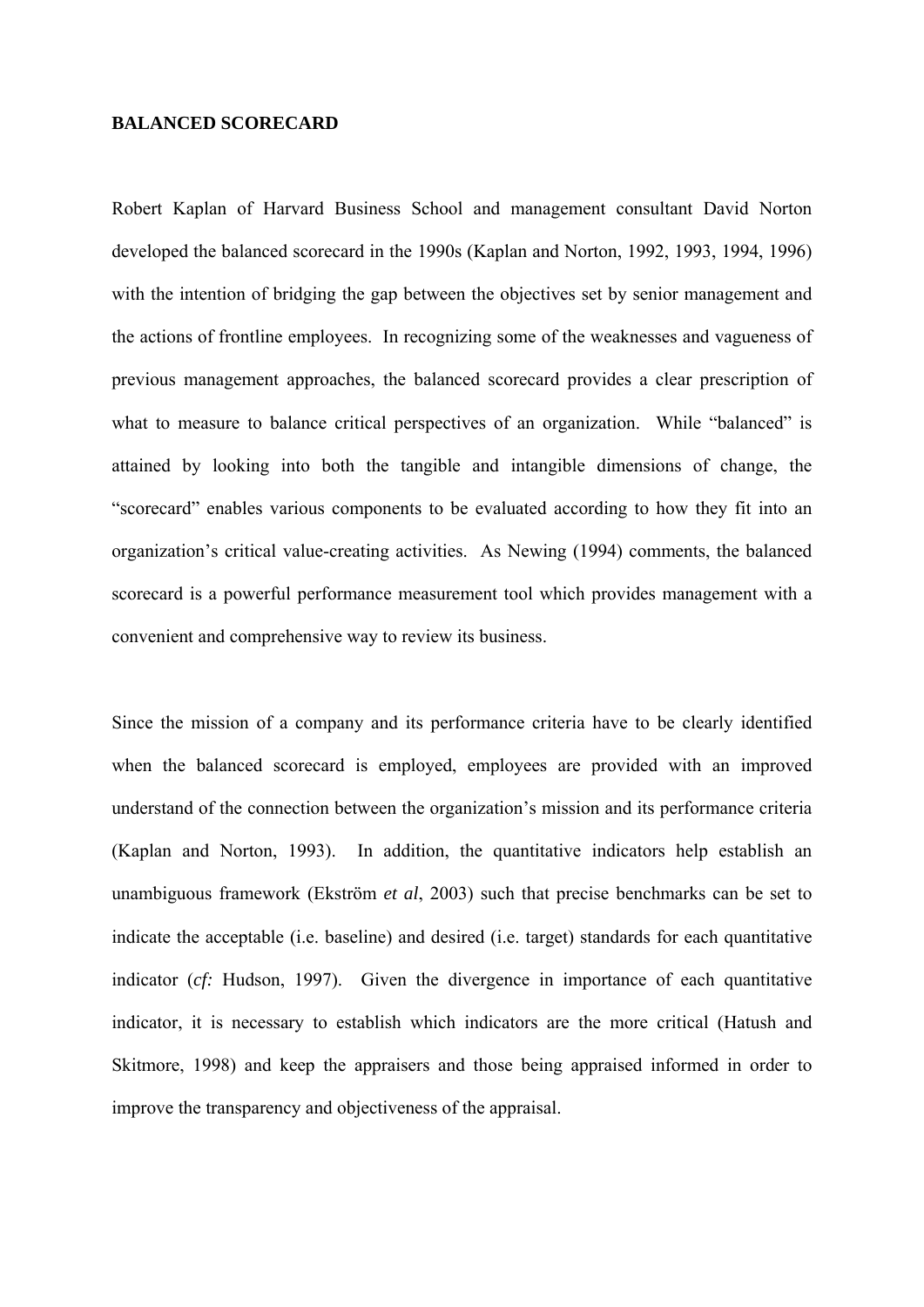Despite the obvious potential benefits of the balanced scorecard approach, it has not yet been applied to subcontractor appraisal. Perhaps the most relevant source of reference is the scorecard model developed and used by the Government of Hong Kong Special Administrative Region for assessing contractor performance (ETWB, 2005). In the absence of baselines and targets, the scorecard model relies solely on the judgment of decision-makers to determine the ratings to be applied to a contractor. Consequently, a balanced scorecard model for subcontractor appraisal is proposed in this paper.

Acknowledging the divergence in characteristics between different types and sizes of subcontractors, a method for developing a balanced scorecard model for large-scale skilled subcontractors is piloted. Large-scale subcontractors in the context of this paper are taken to be those first-tier subcontracting firms that have a direct contractual relationship with main contractors, as their performance directly or indirectly affects the success of a project (Tang, 2001). As for skilled subcontractors, they are those that rely primarily on specialized labor rather than heavy plant and machines to accomplish their tasks (Ng and Tang, 2008, 2010). Focusing on this type of subcontractors at the initial stage of research was considered beneficial as the expectations concerning their technical, financial, safety and environmental performance are more stringent than for smaller-case subcontractors.

## **RESEARCH METHOD**

Since an extensive literature review on the subcontractor appraisal criteria has already been conducted by Ng and Tang (2008), their findings form the basis for the formulation of appraisal criteria and their quantitative indicators for this research. These comprised the ten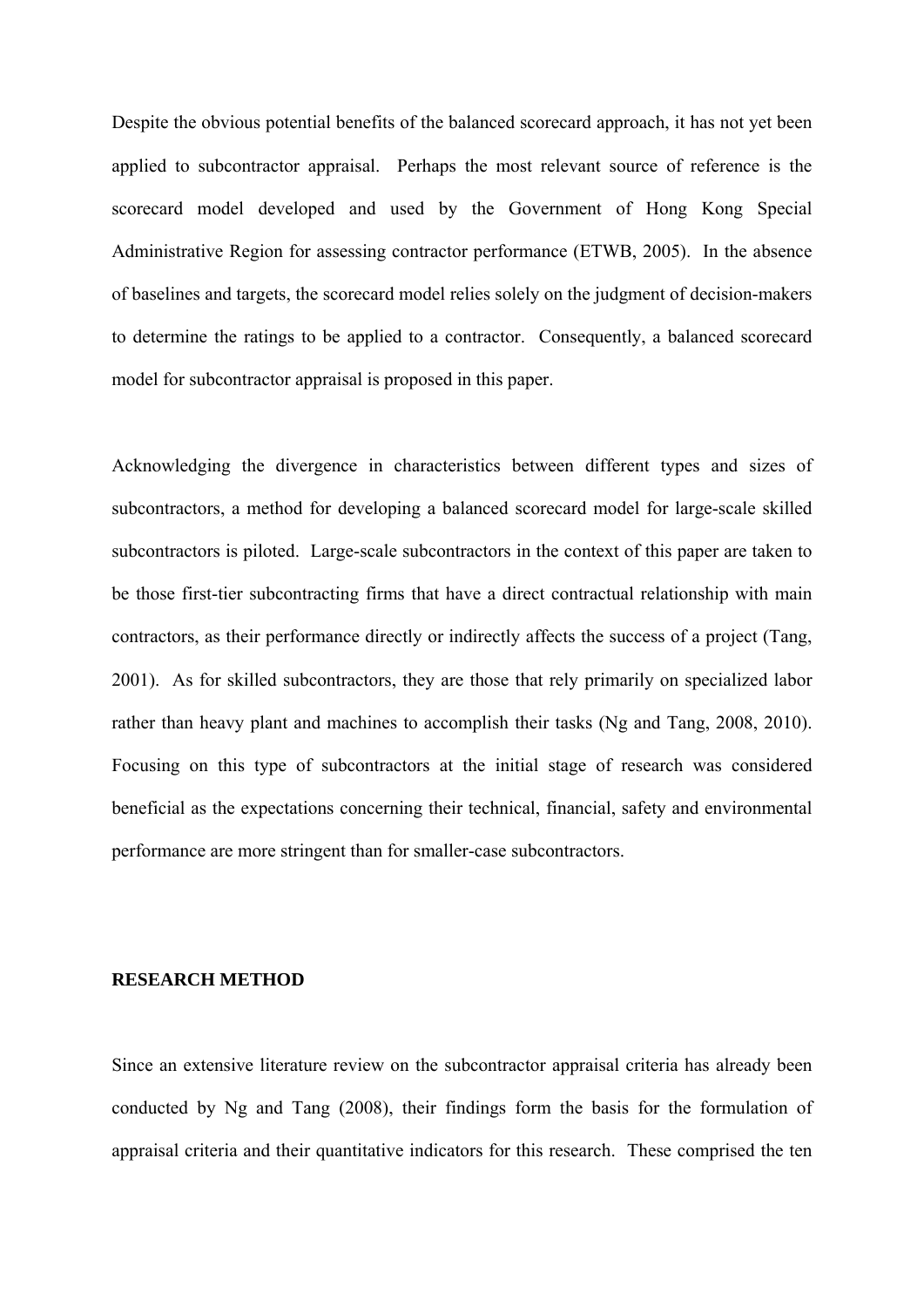key criteria of workmanship, progress, safety, environment, relationship, resource control, attitude to claims, communication, promptness of payment, and general issues. Seventeen quantitative indicators were then used to convert these general appraisal criteria into objective measures. To avoid possible confusion, all the quantitative indicators are designed to quantify only the negative aspects involved, with a higher value representing a poorer subcontractor performance.

The appraisal criteria and quantitative indicators were then used as the basis of the questionnaire design. This resulted in a questionnaire containing two sections. In the first section, respondents were asked to provide their personal particulars such as their job title, number of years of experience in the construction industry, and the type and size of employing organization. Experts were then asked to express their perception of the relative importance of the appraisal criteria and quantitative indicators based on a Likert scale of 0, representing no importance, to 10, representing very high importance. Finally, the experts were invited to propose the baseline and target levels of each of the identified quantitative indicators based on their expectations of large-scale skilled subcontractors. In the absence of set of reliable data from the literature to describe the baseline and targeted levels of each quantitative indicator and in order to prevent setting a set of artificial or preset scales from which the experts should choose, it was considered more appropriate to allow the respondents to identify the baseline and target levels freely according to their previous experience. By capturing and analyzing the perceptions of the experts, the initial baseline and target boundaries for each quantitative indicator can be delineated for subsequent verification.

To identify any problems relating to the questionnaire, two experts knowledgeable in subcontractor appraisal were invited to pilot the questionnaire. These two experts were (i)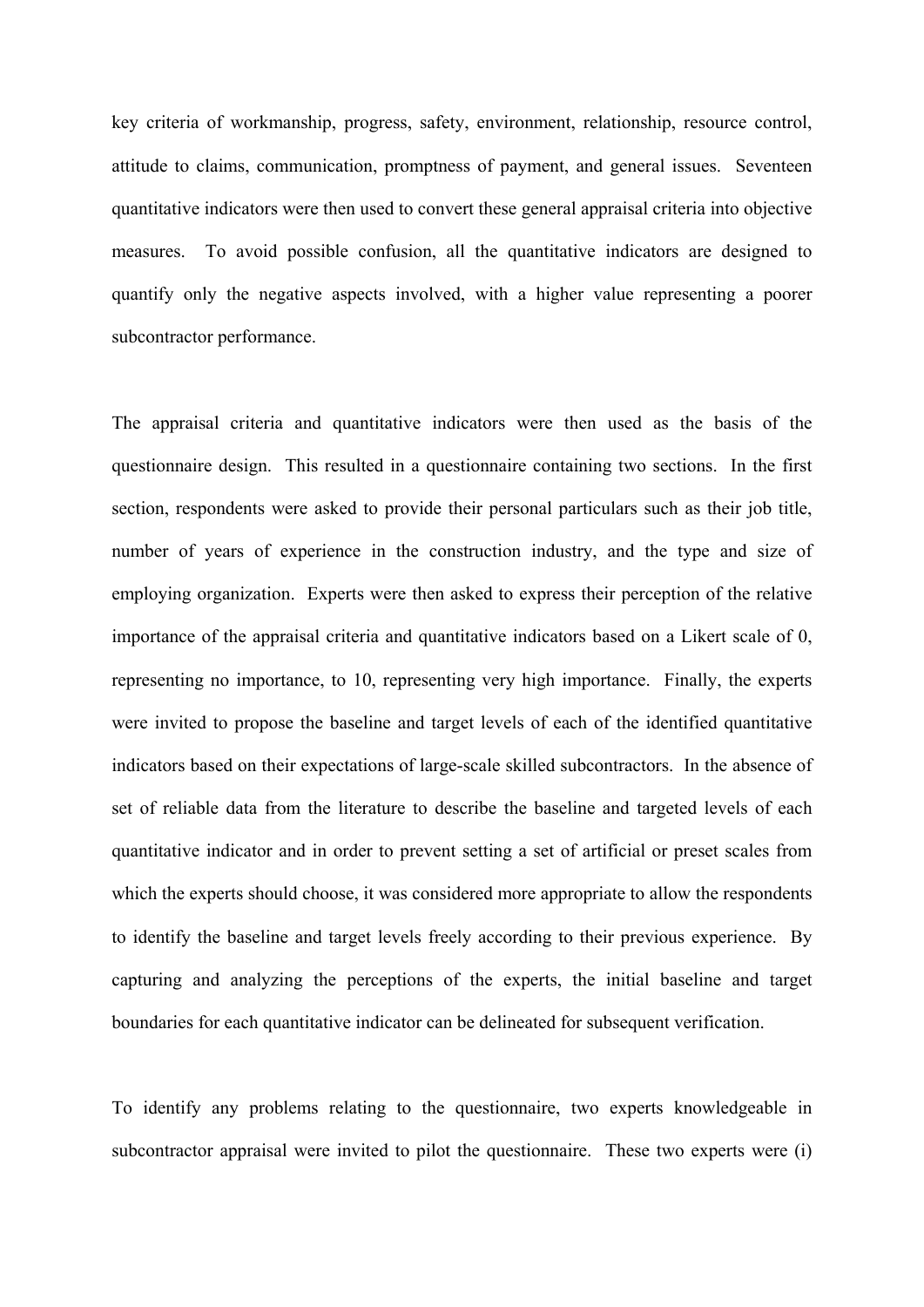the Director of a contracting firm and (ii) a subcontractor with over 20 years of experience. They were asked to comment on the clarity and coverage of the questionnaire. The experts opined that it was necessary to clearly articulate the type and size of subcontractors upon which the respondents should base their perception when answering the questionnaire. In addition, they anticipated that the response rate of the questionnaire would be quite low as it is difficult for practitioners to clearly delineate the baseline and target values for each quantitative indicator. Nonetheless, they were satisfied with the appraisal criteria and the quantitative indicators as well as the appropriateness of the questionnaire.

The questionnaire, along with a cover letter, was sent by post to 100 contractors and subcontractors randomly selected from Category C of the List of Approved Contractors as maintained by the Hong Kong Special Administrative Region Government and the Voluntary Subcontractor Registration Scheme (VSRS) in Hong Kong respectively. It is worth noting that contractors on the Category C of the List of Approved Contractors are those which have the sufficient technical and managerial expertise, good track record, and strong financial resources to bid for large projects in the territory. These contractors should also have an existing subcontractor appraisal system in use though not necessarily a very formal one. On the other hand, subcontractors listed in the VSRS range from those engaged in the first tier to labor-only subcontractors paid on a piecework basis in various trades (common structural, civil, finishing, E&M works, supporting services, etc.). Consequently, the samples drawn from the approved contractor list and subcontractor registration scheme should provide a good cross-section of participants who are knowledgeable in the subcontractor registration process and requirements.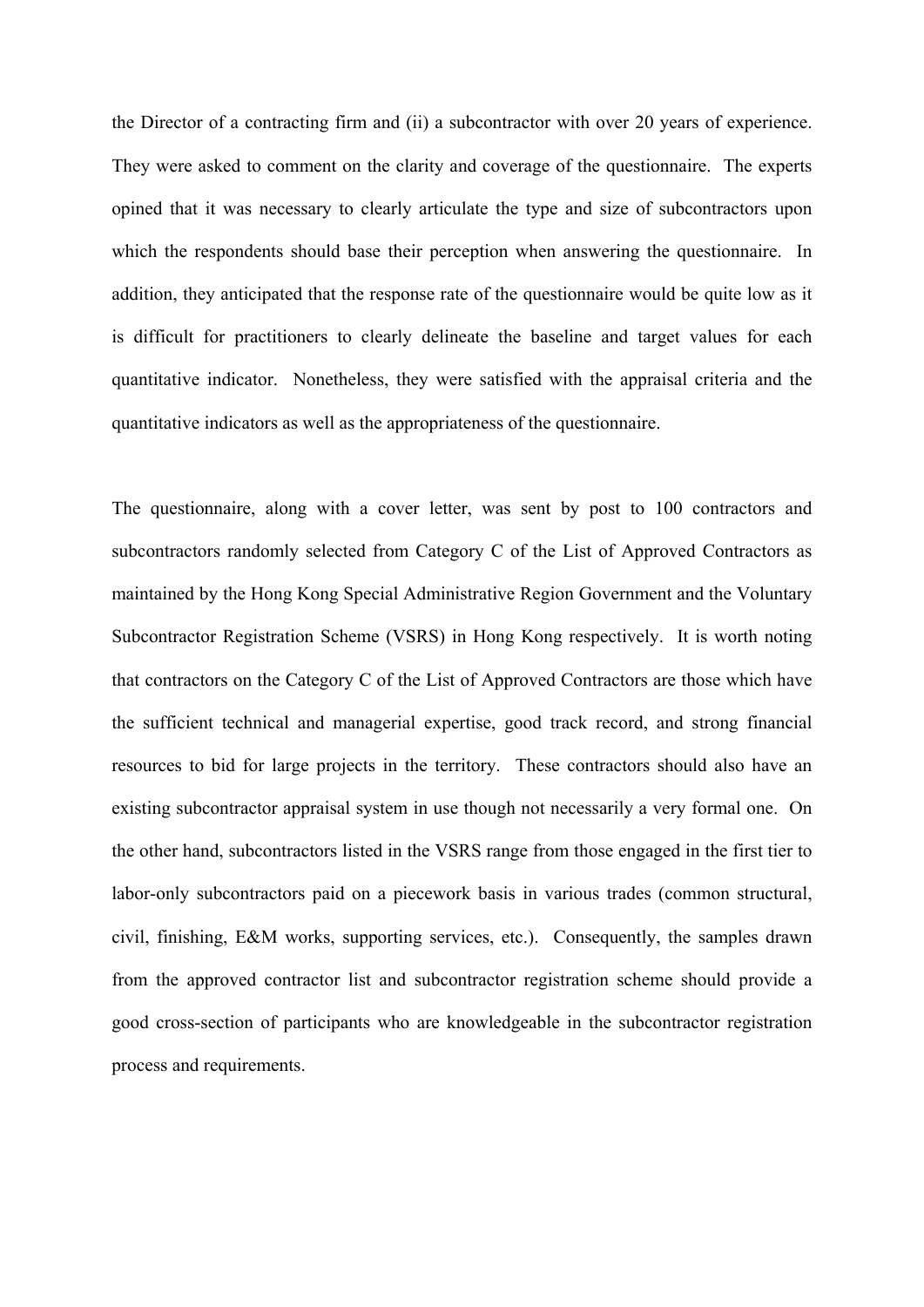Of the 100 targeted respondents, 35 completed and returned the questionnaire, reflecting the general reluctance in adopting a more systematic subcontractor appraisal framework, a lack of knowledge on the balanced scorecard approach, and the difficulty in defining the standards in a quantitative manner. Despite the low response rate, the replies were from senior and experienced personnel including 6 Directors, 10 Managers, 9 Senior Project Managers and 8 professionals. Moreover, over half of the respondents (52%) have more than 15 years of experience. The information collected should, therefore, be representativeness enough to test the feasibility of the method. Of the completed replies, approximately two-thirds were from contracting firms, while the other came from subcontractors. Since the main contractors are responsible for appraising the performance of their subcontractors, a higher proportion of replies from the contractor group should help ensure the baseline and target levels are reflective of real practice. Regarding the reliability of replies from the subcontractor group, although no one can guarantee that the data is representative of entire population at the current research stage due to the small sample size involved, the best attempt was made to ensure the respondents were drawn from a cross-section of subcontracting trades and company sizes to reduce the possibility of bias, and to comply with Trost's (1986) observation on the importance of having a sample with sufficient variations when conducting statistical analyses. Since this is pilot study, the views of subcontractors (i.e. those being appraised), despite being relatively small in terms of number of respondents, should serve to establish a more balanced and mutually acceptable standard.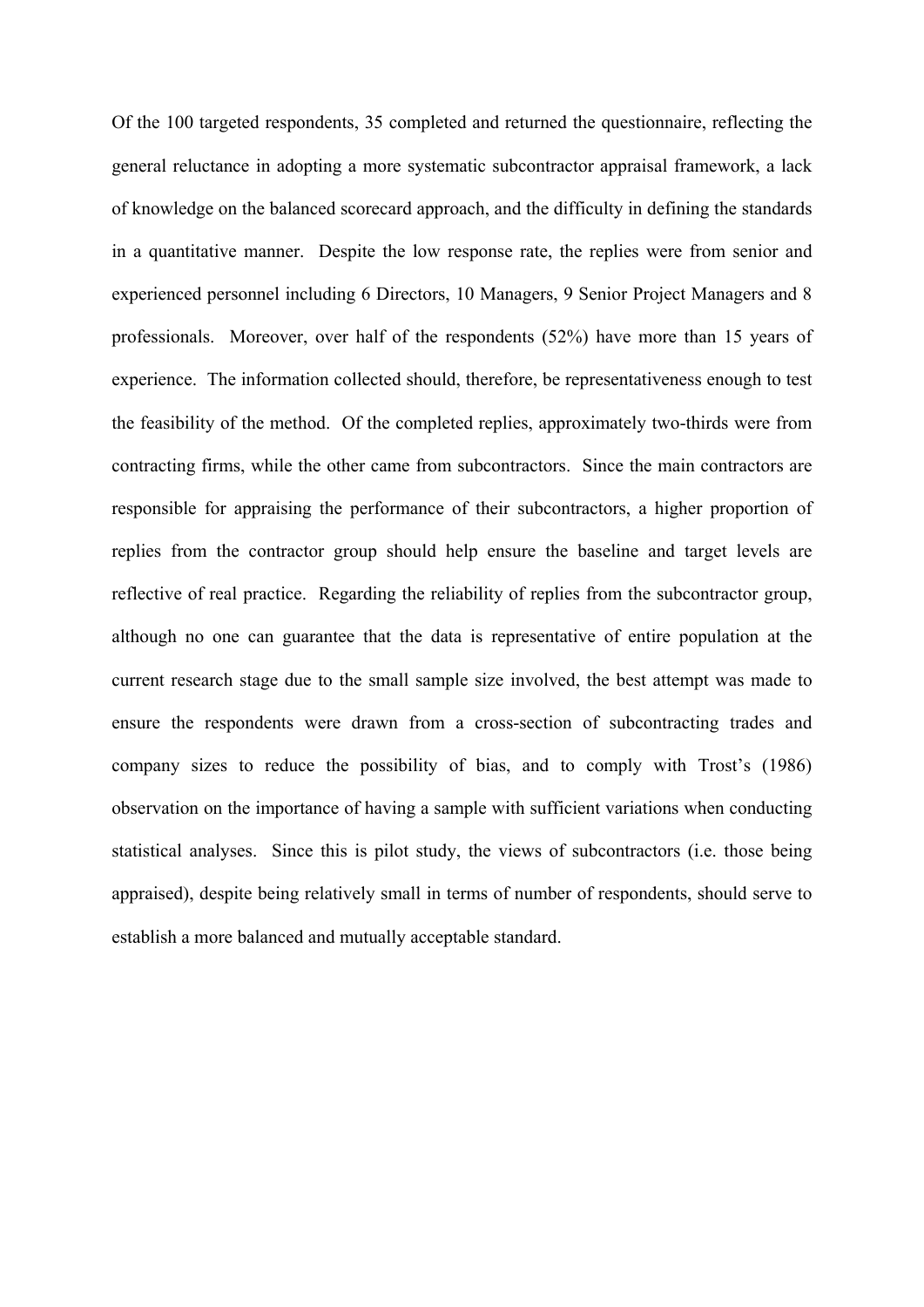#### **SURVEY RESULTS**

The data collected through the questionnaires were analyzed based on the arithmetic means of the relative importance variables as well as the baseline and target levels of each quantitative indicator. Table 1 summarizes the results.

#### *< Table 1 >*

#### **Homogeneity Checks**

In view of the likelihood that the main contractors and subcontractors would have different views, a homogeneity check was made by a 2-way ANOVA of the criteria scores by the individual criteria and the dichotomous *"Main Contractor* – *Subcontractor"* variable. For the baseline scores, this produced a *F* value of 0.203 (*p*=0.653) for the *"Main Contractor* – *Subcontractor"* main effect and 0.822 (*p*=0.66) for the *"Main Contractor* – *Subcontractor"* criteria interaction effect for the baseline scores. From this, therefore, it can be concluded that the results obtained for the main contractors and subcontractors are not significantly different from each other (at the conventional 5% level) for the baseline data and therefore the data are sufficiently homogeneous to justify the pooled results in Table 1. For the target scores, on the other hand, a *F* value of 4.695 (*p*=0.031) occurred for the *"Main Contractor* – *Subcontractor"* main effect and 0.491 (*p*=0.952) for the *"Main Contractor* – *Subcontractor"* criteria interaction effect. The result is therefore less convincing for the target scores, although the highly non-significant result for the interaction effect does suggest that, despite the subcontractors being different in their overall mean response, they are hardly different at all in their ranking of each criterion. This again implies that the main contractor and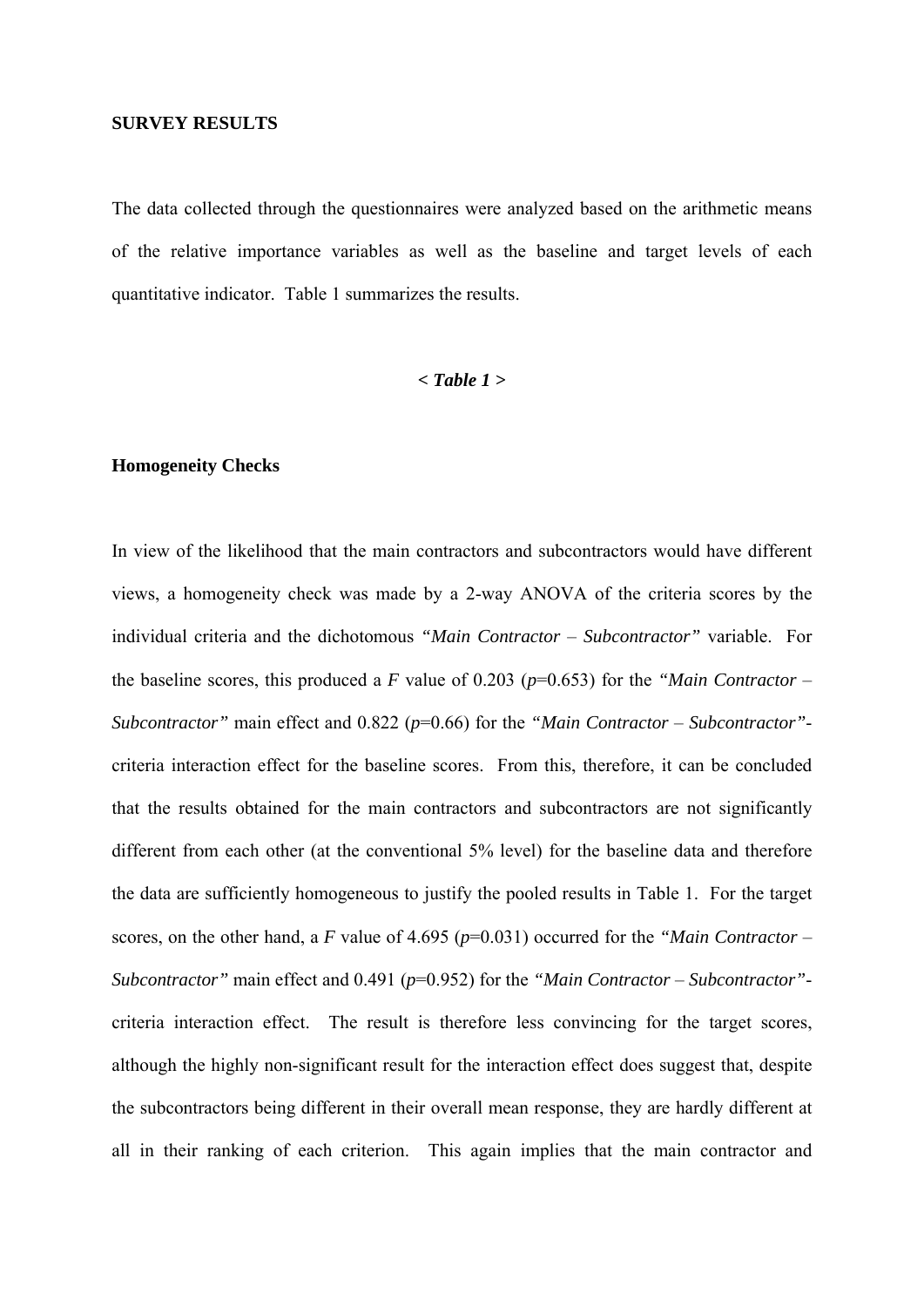subcontractor responses may be safety pooled without fear of any biases due to heterogeneity effects.

## **Results**

As can be seen, 'workmanship', 'progress' and 'safety' are regarded as the most important subcontractor appraisal criteria. This agrees with the results of a recent survey by Rahman and Kumaraswamy (2005) which found 'timely project completion / delivery', 'attitude and performance on safety issues' and 'quality of work / materials' to be the three most crucial aspects in subcontractor selection. The next two most important subcontractor appraisal criteria are 'communication' and 'environment', while the least important criteria are 'relationship' and 'attitude to claims'. For the quantitative indicators, the most important is the 'number of fatal accidents per 100,000 man-hours' followed by the 'number of prosecutions related to safety issues', 'percentage deviation from subcontractors' project milestones' and 'number of prosecutions related to environmental aspects'. The 'number of unresolved disputes with client or other subcontractors', 'number of days of delay in responding to instructions', and 'percentage of unsuccessful claims' were considered to be less important.

The baseline and target levels for each quantitative indicator were derived by referring to the mean value at each end of the boundary (i.e. the baseline and target) as perceived by the respondents as a result of their experience. As shown in Table 2, there is a significant gap between the baseline and target levels for most of the quantitative indicators. For instance, the baseline and target levels of the 'percentage of work that has to be redone' are 9.37% and 2.49% respectively, indicating a clear differentiation between 'good' and 'bad' subcontractors. On the other hand, respondents consider that certain quantitative indicators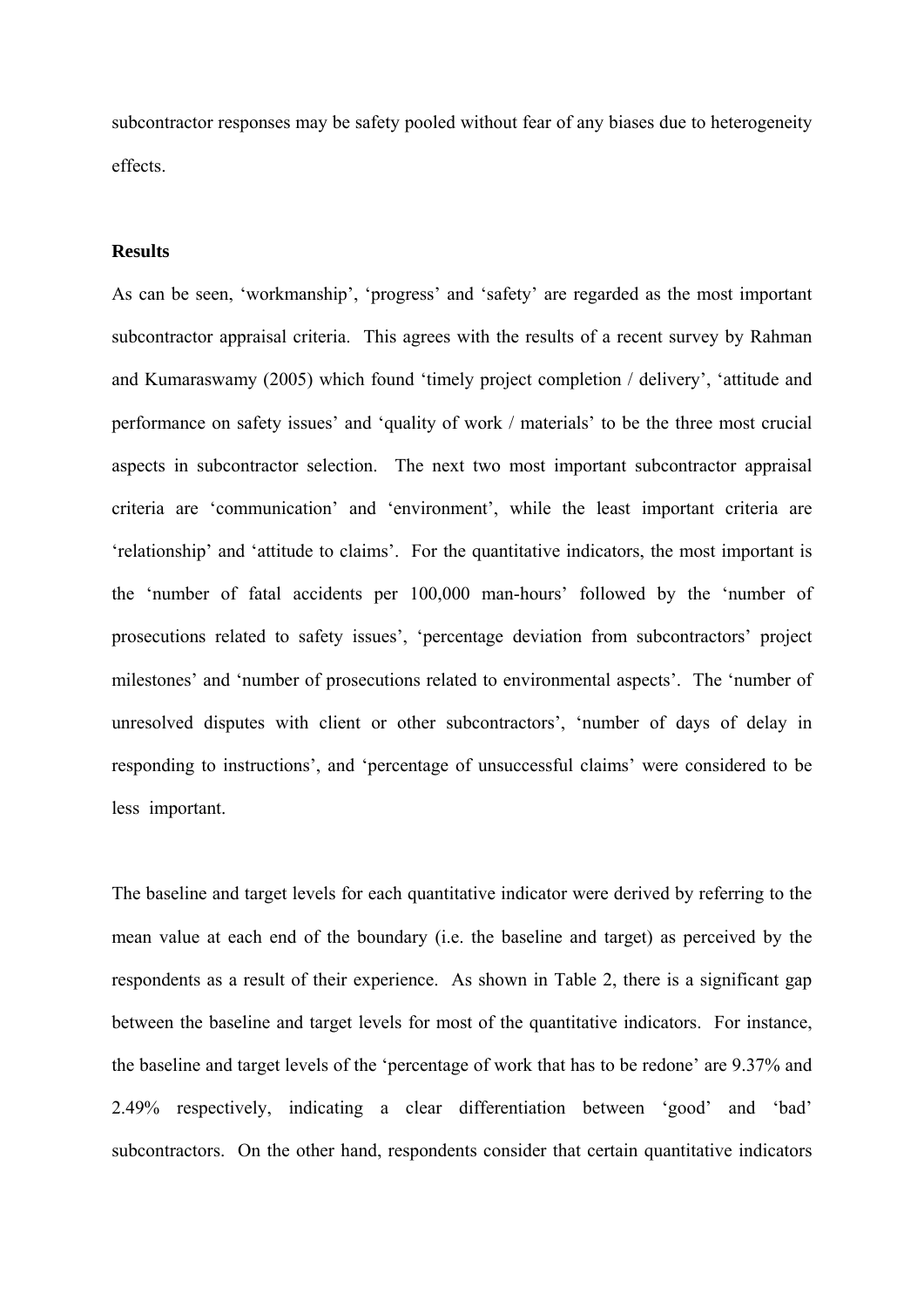such as the 'number of prosecutions related to environmental aspects' and 'number of prosecutions related to safety issues' should have no room of tolerance – resulting in an expectation of zero baseline prosecutions for these two quantitative indicators. The standard deviations of some quantitative indicators are also relatively high for both the baseline and target levels indicating the existence of rather diverse opinions among industry practitioners.

#### *< Table 2 >*

## **DESIGN OF THE BALANCED SCORECARD**

The results of the questionnaire survey, which include the weighting as well as the baseline and target levels for each of the identified quantitative indicators, were used to develop a balanced scorecard model. For each quantitative indicator, a performance score was assigned to a subcontractor when their performance reached a particular level. Since all the quantitative indicators are designed to quantify the negative aspects of a construction project, a lower point score is given to a subcontractor should they have a higher value for the quantitative indicator. For instance, if a subcontractor satisfies only the baseline level, a score of 30 points is given to the particular quantitative indicator in question. However, a subcontractor scores 90 points for attaining a performance level exceeding the target one. Scores between the baseline and target levels are given as follows:

> *Poor*  $x > a$   $\rightarrow$  10 points *Acceptable*  $a \ge x > \frac{2}{a}a + \frac{1}{2}$  $3^{\circ}$  3  $a + \frac{1}{2}b$   $\rightarrow$  30 points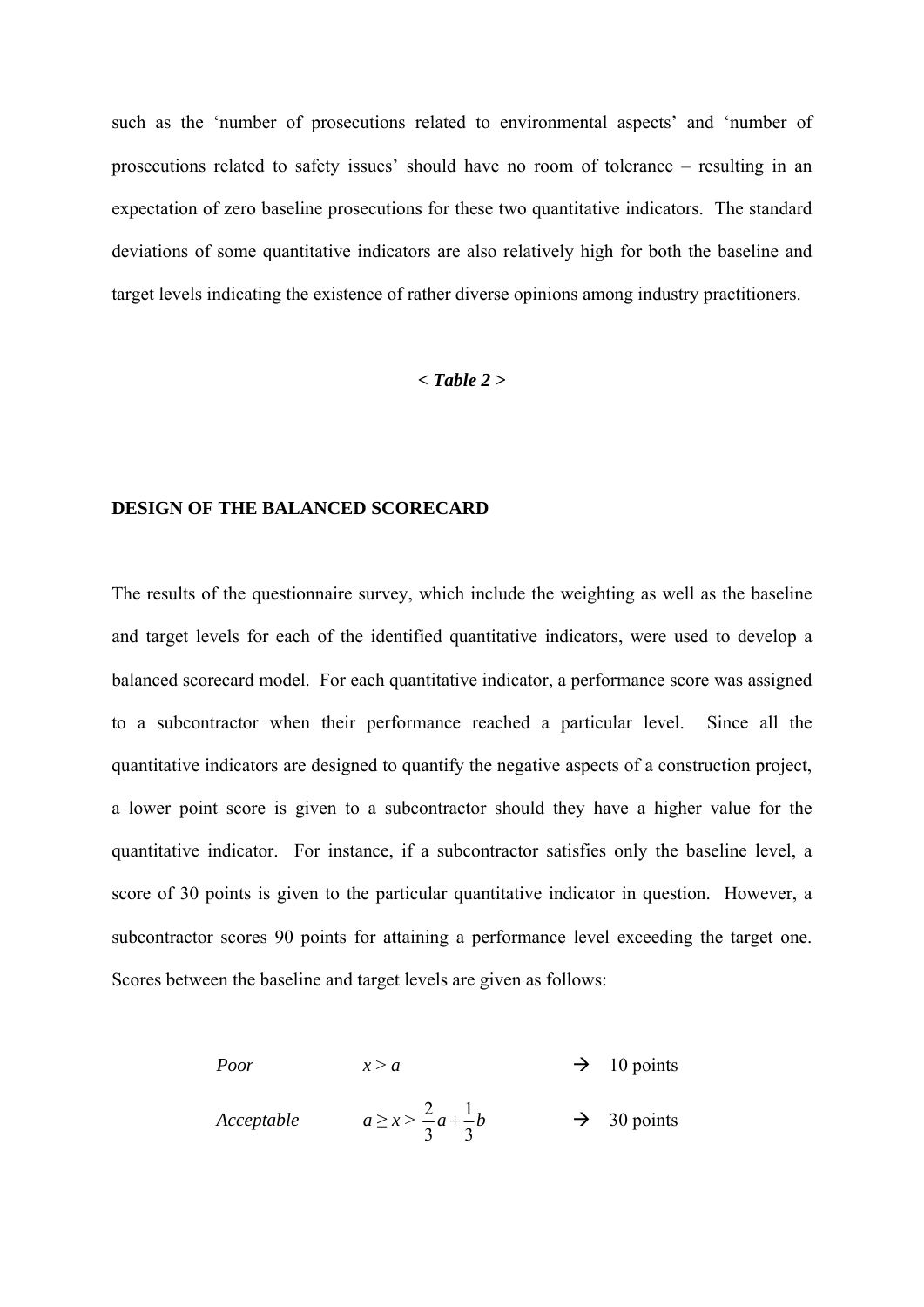| Average   | $rac{2}{3}a+\frac{1}{3}b \ge x > \frac{1}{3}a+\frac{2}{3}b \implies 50 \text{ points}$ |                         |
|-----------|----------------------------------------------------------------------------------------|-------------------------|
| Good      | $\frac{1}{3}a+\frac{2}{3}b \geq x \geq b$                                              | $\rightarrow$ 70 points |
| Excellent | x < b                                                                                  | $\rightarrow$ 90 points |

where *x* represents the current performance level (in a quantitative indicator); *a* is the baseline level (acceptable); and *b* denotes the target level (excellent). While the respondents of the questionnaire survey were not asked to specify the standards between the baseline and target performance levels, an equal interval was considered suitable at this piloting stage. Hence, if subcontractors were required to achieve *a* and *b* to attain the acceptable and excellent performance levels respectively, three intervals must be defined for the acceptable, average and good performance ranges. The upper limit for the acceptable level is, therefore, taken as

$$
\frac{2}{3}a + \frac{1}{3}b
$$
 or  $a + \left[\frac{1}{3}(b-a)\right]$ .

For instance, if the performance of a subcontractor in 'percentage of work that has to be redone' is 8%, with the baseline and target levels for this quantitative indicator being 9.37% and 2.49% respectively, their performance level (*x*) is  $a \ge x > \frac{2}{5}a + \frac{1}{5}$  $3^{\circ}$  3  $a + \frac{1}{2}b = 7.08\%$ . Hence, the subcontractor receives a performance score of 30 points (i.e. acceptable) for this quantitative indicator.

## **Weightings**

Weightings are used to represent the relative importance of different quantitative indicators. In the questionnaire survey, respondents were asked to indicate the relative importance of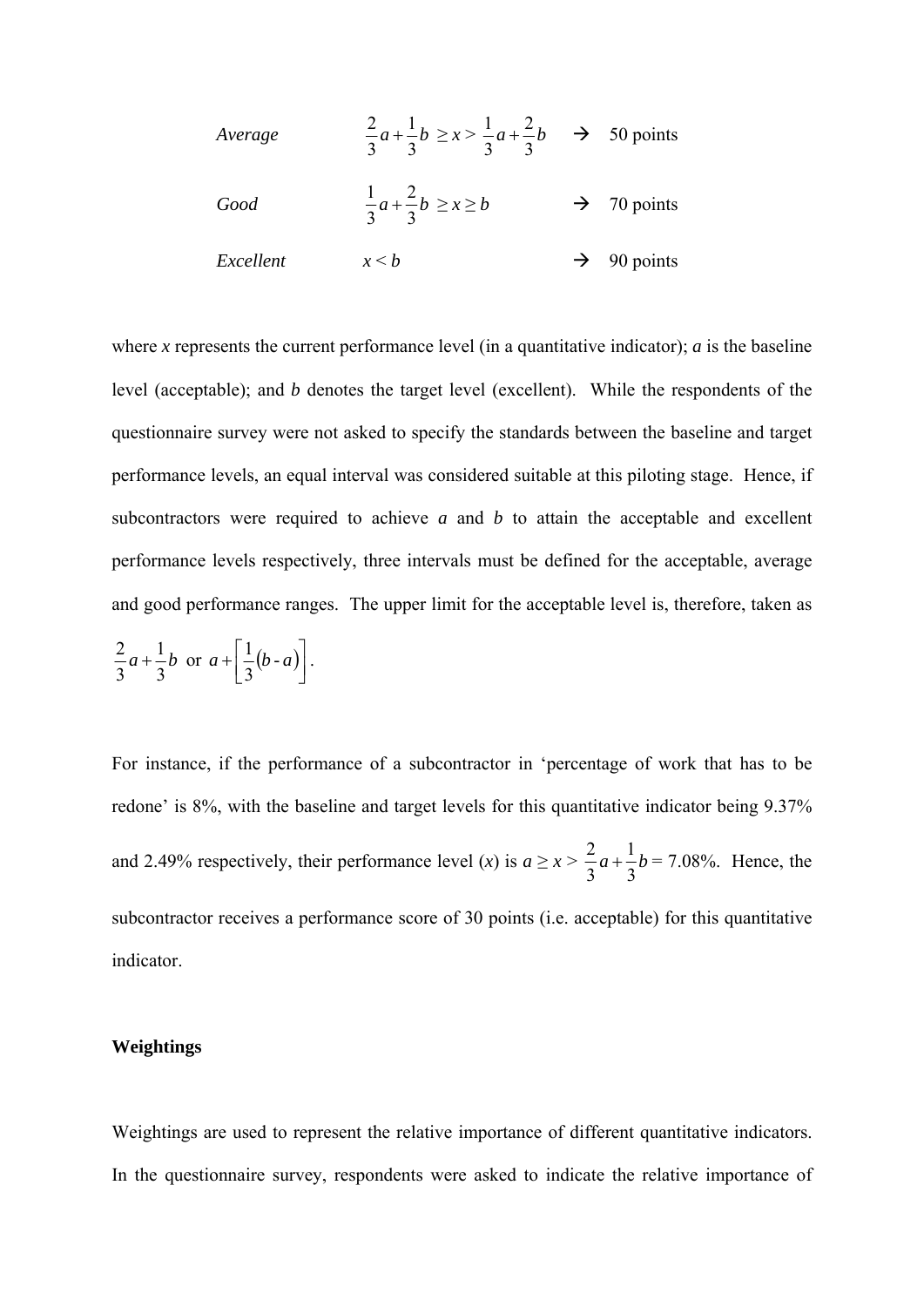every appraisal criterion and quantitative indicator. The arithmetic means of the values of relative importance can be used to compute the weighting of the  $n<sup>th</sup>$  performance criterion as (Moore and Thomas, 1976).

$$
W_n = \frac{I_n}{\sum_{i=1}^{10} I_i}
$$
 [1]

where  $I_n$  is the relative importance of the  $n^{\text{th}}$  performance criterion; and  $I_i$  represents the relative importance of the  $i<sup>th</sup>$  performance criterion.

The weighting of 'the  $k^{\text{th}}$  quantitative indicator of the  $n^{\text{th}}$  appraisal criterion' can be represented as:

$$
W_{n,k} = W_n \times \frac{I_{n,k}}{\sum_{j=1}^{m} I_{n,j}}
$$
 [2]

where *m* is the total number of quantitative indicators for the  $n^{\text{th}}$  appraisal criterion;  $I_{n,k}$ represents the relative importance of 'the  $k^{\text{th}}$  quantitative indicator of the  $n^{\text{th}}$  appraisal criterion'; and  $I_{n,j}$  denotes the relative importance of 'the  $j^{\text{th}}$  quantitative indicator of the  $n^{\text{th}}$ appraisal criterion'. Figure 1 illustrates the weightings together with the baseline and target levels of all the quantitative indicators.

$$
< Figure 1 > \frac{1}{2}
$$

### **Overall score**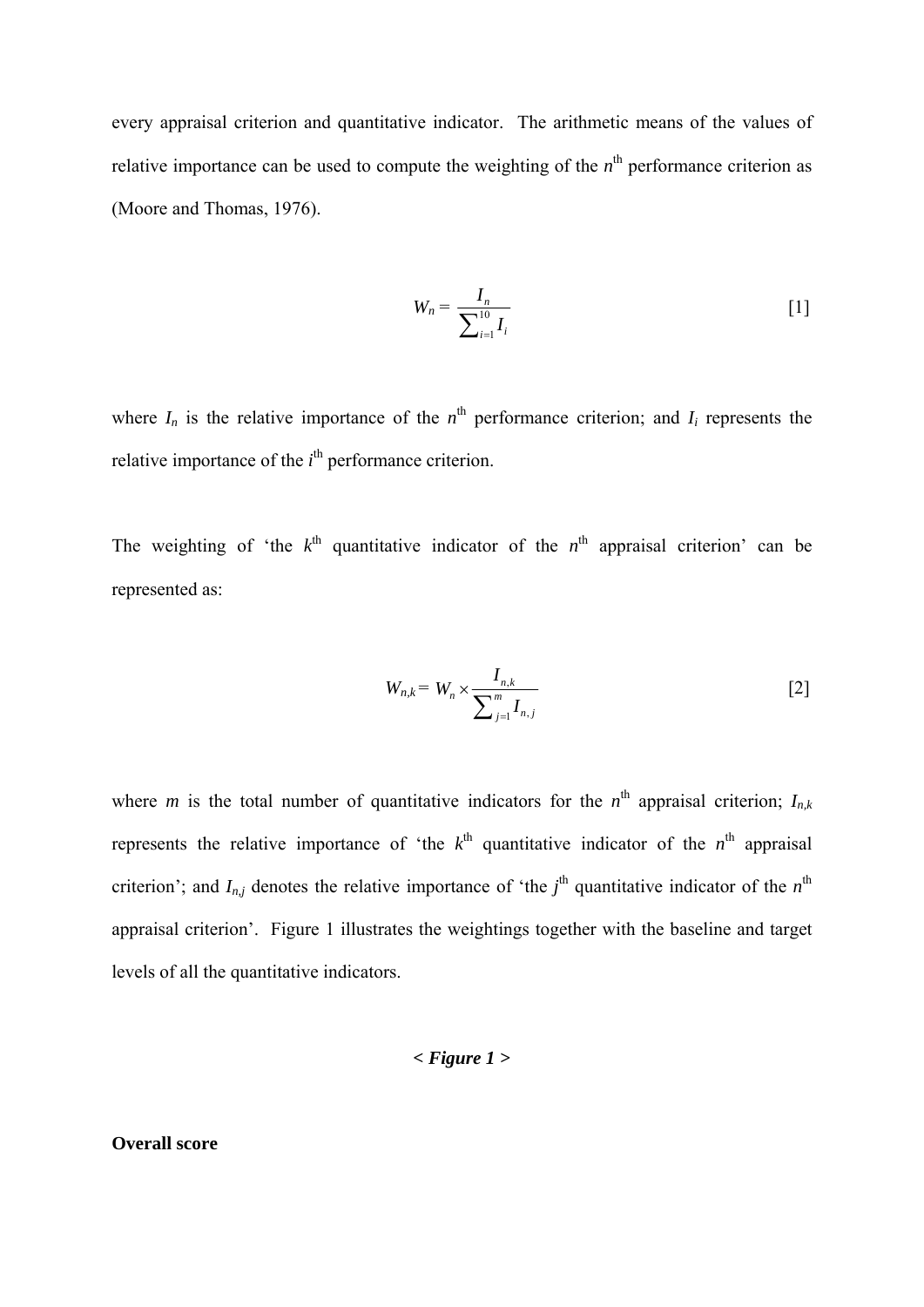The overall score represents the overall performance of the subcontractor and is computed by (Moore and Thomas, 1976; Holt, 1998):

Overall score = 
$$
\sum_{i=1}^{10} \sum_{j=1}^{m} W_{i,j} y_{i,j}
$$
 [3]

where  $W_{i,j}$  represents the weighting of 'the  $j^{\text{th}}$  quantitative indicator of the  $i^{\text{th}}$  appraisal criterion';  $y_{i,j}$  is the performance score of 'the  $j^{\text{th}}$  quantitative indicator of the  $i^{\text{th}}$  appraisal criterion'; *m* denotes the total number of quantitative indicators for the  $i<sup>th</sup>$  performance criterion; and *Wi,jyi,j* signifies the 'weighted score' of a quantitative indicator.

The weighted score  $(W_{i,j}y_{i,j})$  of each quantitative indicator is first calculated and the value entered into the 'score column' of the scorecard. The overall score of the subcontractor is simply the sum of the values in the 'score column' of the scorecard. A case example as shown in Table 3 is provided to demonstrate how the balanced scorecard operates in appraising the contractor and the results are highlighted in Figure 2.

# *< Table 3 > < Figure 2 >*

The performance of the case subcontractor as outlined in Table 3 was mapped to the balanced scorecard model and the performance level under each quantitative indicator is highlighted by the double-lined box. For instance, if 9% of the work has to be redone (Table 3), this falls within the acceptable performance level (Figure 3) and converts to a score of 30. Once the weighting is applied, the subcontractor receives 3.18 points for its workmanship level.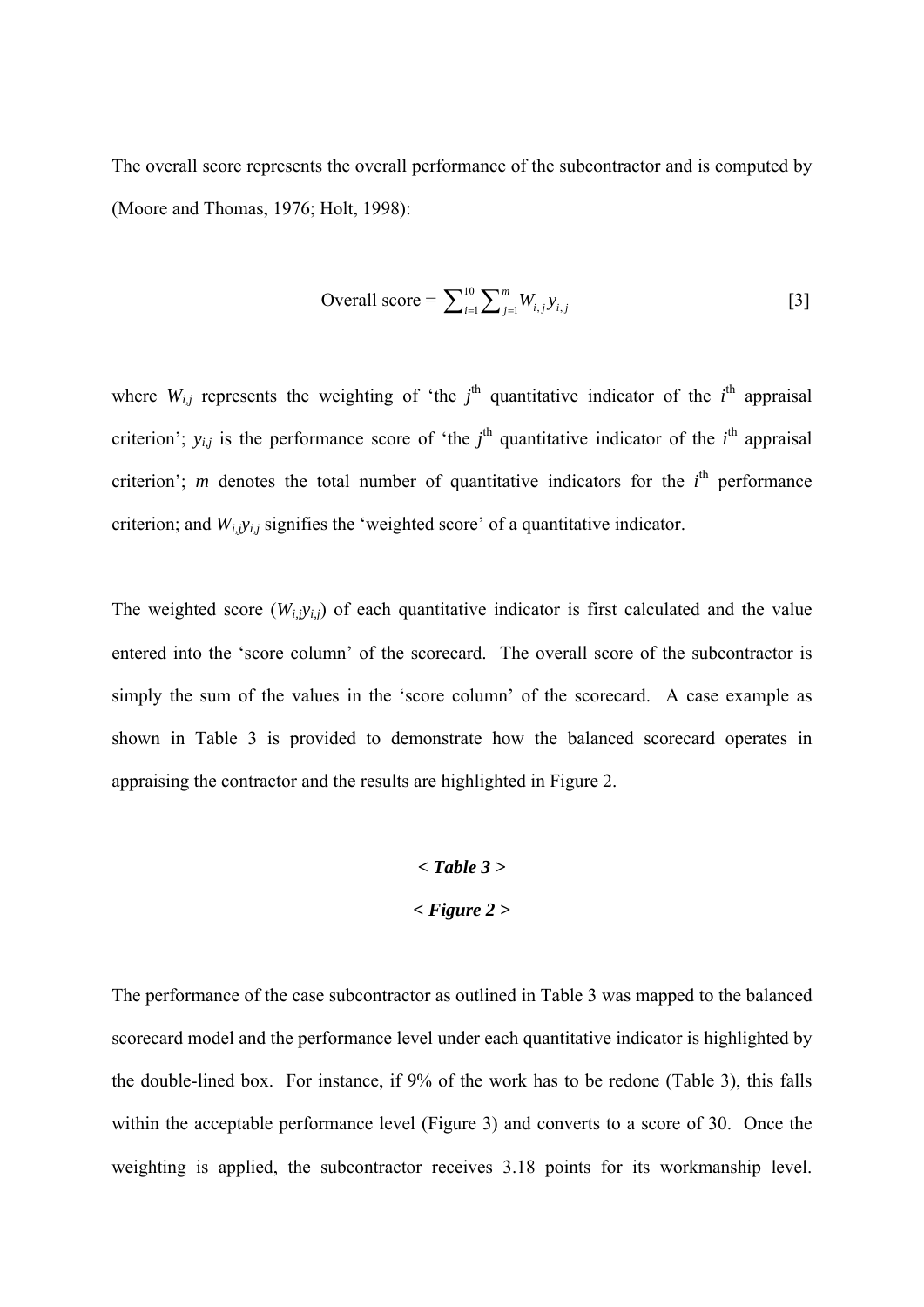Aggregating the scores of all quantitative indicators provides an overall score of 60.61 points for the case subcontractor.

#### **VALIDATION**

To demonstrate how the model may be validated, three industry practitioners and a construction academic were invited to provide comment. The three industry practitioners comprise the Director, an Assistant Project Manager and a Site Manager from three large contracting firms (Table 4). The purpose of the validation was to obtain an indication of the accuracy of the model and identify what further improve may be made. The validation was carried out through face-to-face interviews during which the interviewees were asked to indicate their degree of satisfaction with different aspects of the model, e.g. practicality, objectivity, reliability, etc, by completing a validation questionnaire based on a 7-point scale ranging from to 1 (poor) to 7 (excellent). As shown in Table 5, the average scores received for the six aspects range from 4 to 5.8 indicating that, in this case, the proposed balanced scorecard model is considered to be an acceptable model.

$$
< Table\ 4>
$$

$$
< Table\ 5>
$$

The verbal and written comments provided indicate conclusively that all interviewees believe it is appropriate to use a scorecard to appraise subcontractor performance and that the model will be of practical use. The interviewees were also satisfied with the coverage of the appraisal criteria. In addition, they suggested that the method could be further improved by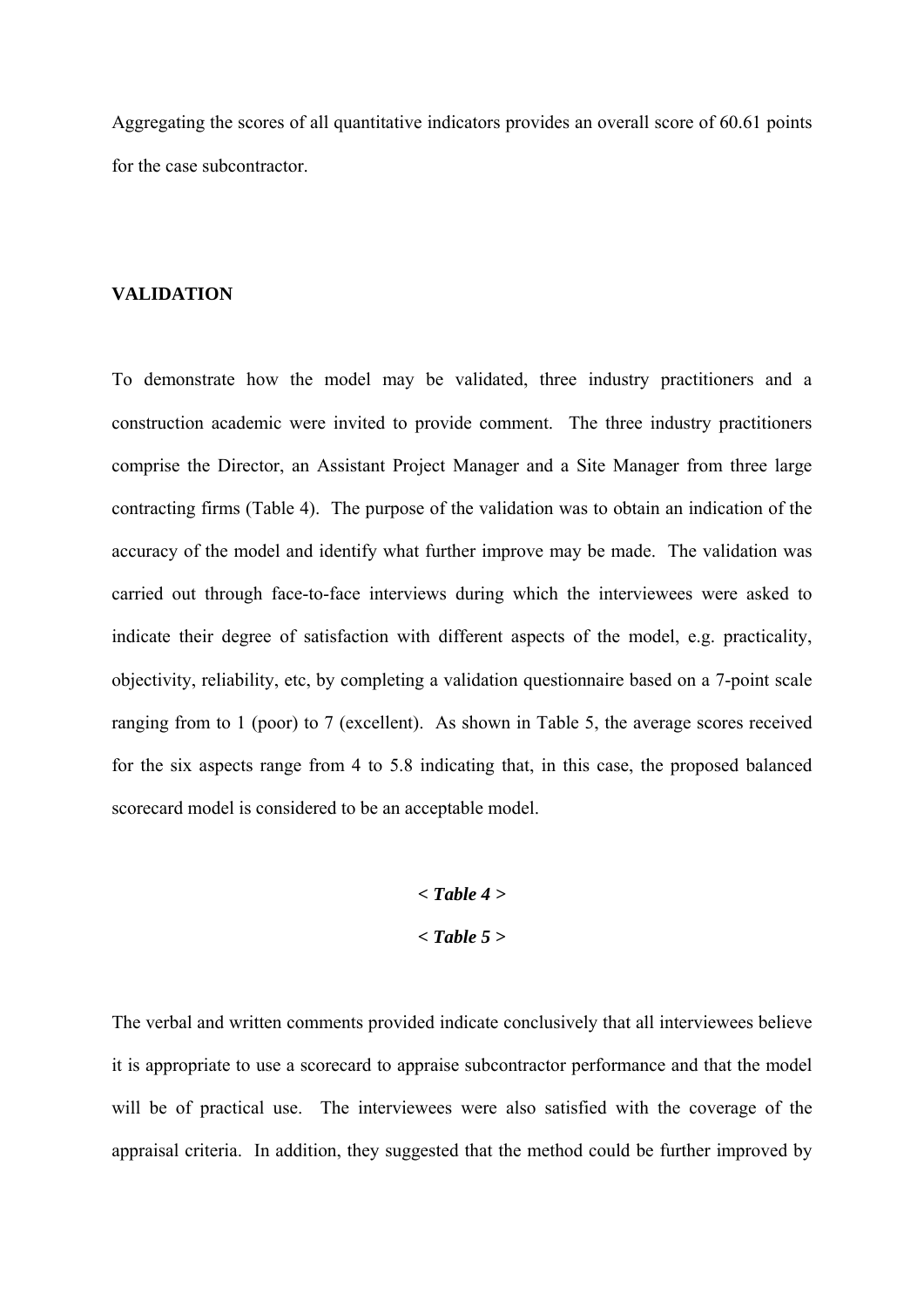the provision of some additional quantitative indicators (Interviewees 1, 2 and 3). According to Interviewee 1, the 'number of prosecutions made by Environmental Protection Department', for instance, does not fully reflect the environmental performance of the subcontractor and it would be desirable to provide other indicators (such as the percentage of material wastage) to cover their daily operations. In addition, Interviewee 4 suggested the addition of further less extreme and less negative quantitative indicators to the model to reflect the subcontractors' positive contributions to safety, environment, relationships, etc.

A further comment was that it would be beneficial for the assessment method of certain quantitative indicators to be described more clearly (Interviewee 1). For example, for the quantitative indicator 'percentage of unsuccessful claims', that it would be better to state whether the percentage is calculated according to the *value* or *number* of claims involved. Interviewee 3 also commented on the scores assigned to different performance levels (e.g. subcontractors with poor performance being given 10 points) as he thought that the difference in the points for excellent and acceptable performance levels should be smaller while those between poor and acceptable performance should be much wider. In addition, Interviewee 1 recommended reviewing and updating the baseline and target levels of all the quantitative indicators from time to time to reflect the changes in expectations and requirements of the client and main contractor.

#### **CONCLUSIONS**

In this paper, a method for the development of a balanced scorecard model for subcontractor appraisal is proposed and piloted the first time. The model consists of ten subcontractor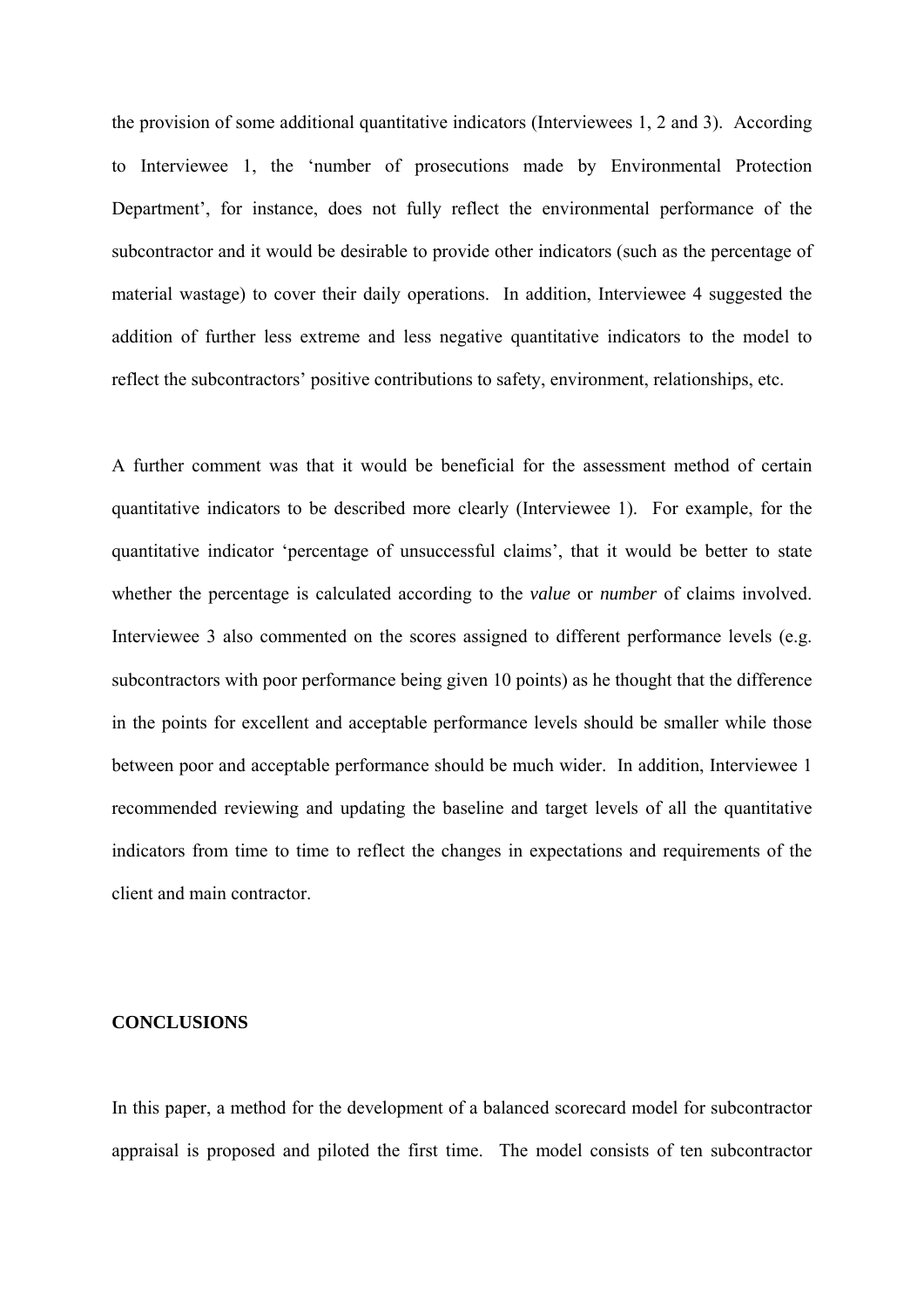appraisal criteria, namely workmanship, progress, safety, environment, relationship, resource control, attitude to claims, communication, promptness of payment, and general obligations. From these appraisal criteria, seventeen quantitative indicators are identified to enable the performance of subcontractors to be evaluated more objectively than is traditionally the case. From a small survey conducted with main contractors and subcontractors, the literature was reconfirmed, in that workmanship, progress and safety are the key concerns of the client and main contractor when managing a subcontractor. This implies that the performance of subcontractors in relation to these issues (e.g. in terms of the number of fatal accidents, number of prosecutions related to safety issues and percentage deviation from project milestones, should be carefully monitored throughout a project.

Through the questionnaire survey, the importance of various quantitative indicators and, more importantly, their baseline and target performance levels were identified for large-scale skilled subcontractors. These baseline and target levels serve as the benchmarks for determining the acceptable levels of subcontractor performance. Weightings for the quantitative indicators were obtained using the results of the survey and a balanced scorecard model was developed. A means of validating the model was then presented and illustrated by three industry practitioners and a construction academic. In general, the trial indicated that the proposed approach to developing a balanced scorecard mode for subcontractor appraisal was feasible and likely to result in an appropriate and useful decision support model.

Since this was a trial, the respondents were allowed to specify the baseline and target levels according to their own perceptions. Of course, this inevitably results in a higher level of variability. Further research is needed, involving a large-scale questionnaire survey to substantiate the initial findings of this paper regarding the baseline and target values. This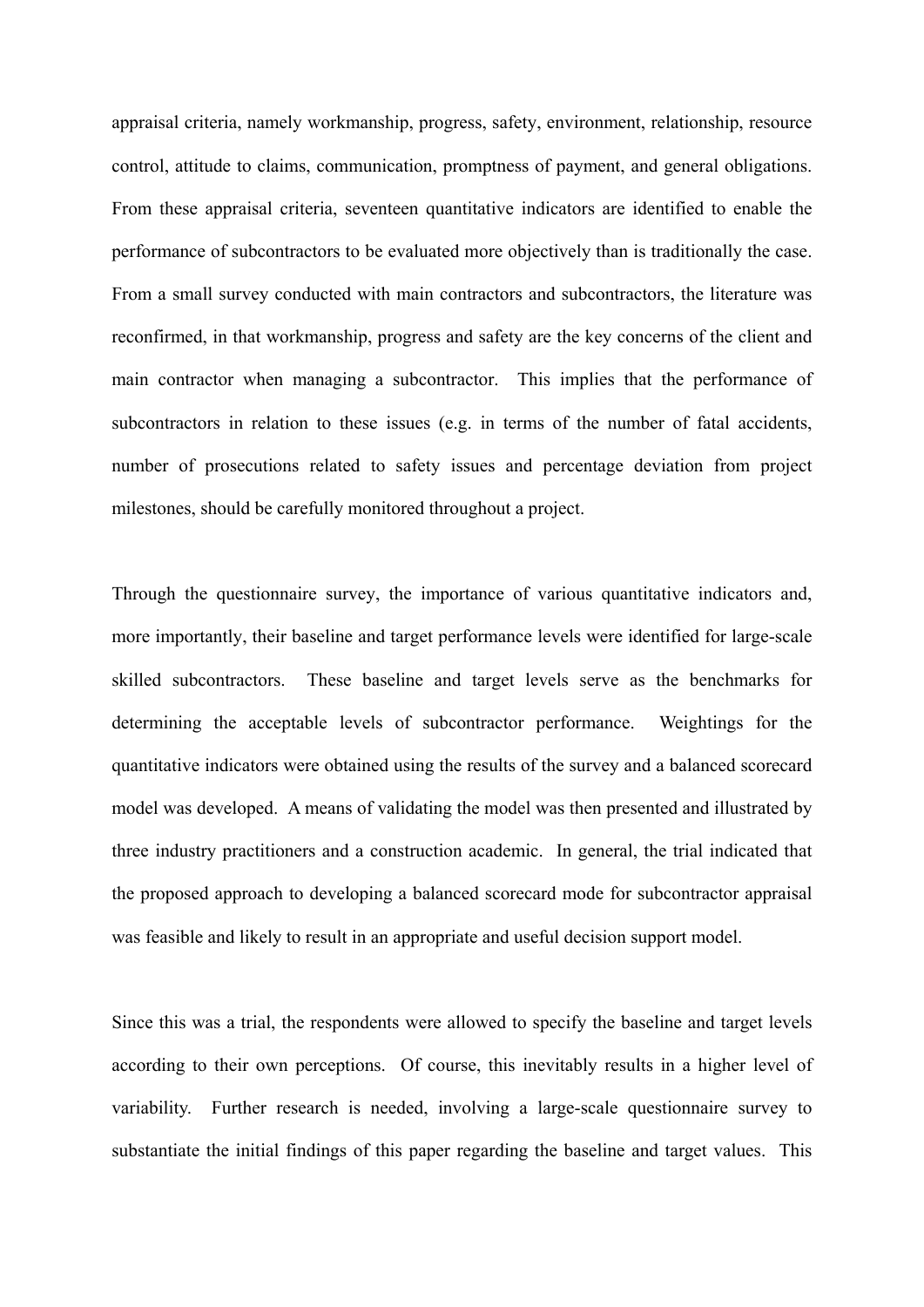will help ensure the reliability of the model. The lack of involvement of subcontractors in the study group is another limitation. It is anticipated that, with the initial baseline and target levels and pilot balanced scorecard model established through this research, more contractors and subcontractors will realize the importance of subcontractor appraisal. This being the case, more practitioners will be encouraged to participate in the research so that the baseline and target levels of each quantitative indicator can be fine-tuned to better reflect the perceptions of those involved.

Due to time and resource constraints, the scope of this study was limited to the evaluation of large skilled subcontractors in the construction stage. An obvious extension of the work is to establish a balanced scorecard model for evaluating the performance of smaller and lessskilled subcontractor firms; the model may also be extended for use in the procurement stage (i.e. subcontractor selection stage). In order to avoid confusion, all the quantitative indicators are designed to quantify only the negative aspects of a construction project. As commented by the practitioners involved in the later stages of the research, it will be useful in future to include additional less extreme and more positive quantitative indicators (e.g. on positive contributions to safety, environment and relationships). Ultimately, it would also be beneficial to develop a computer-based version to automate the balanced scorecard process for subcontractor appraisal.

#### **ACKNOWLEDGEMENT**

The authors would like to thank the Research Grants Council of the HKSAR Government for funding this research study through the General Research Fund (Grant No.: 7120/04E). The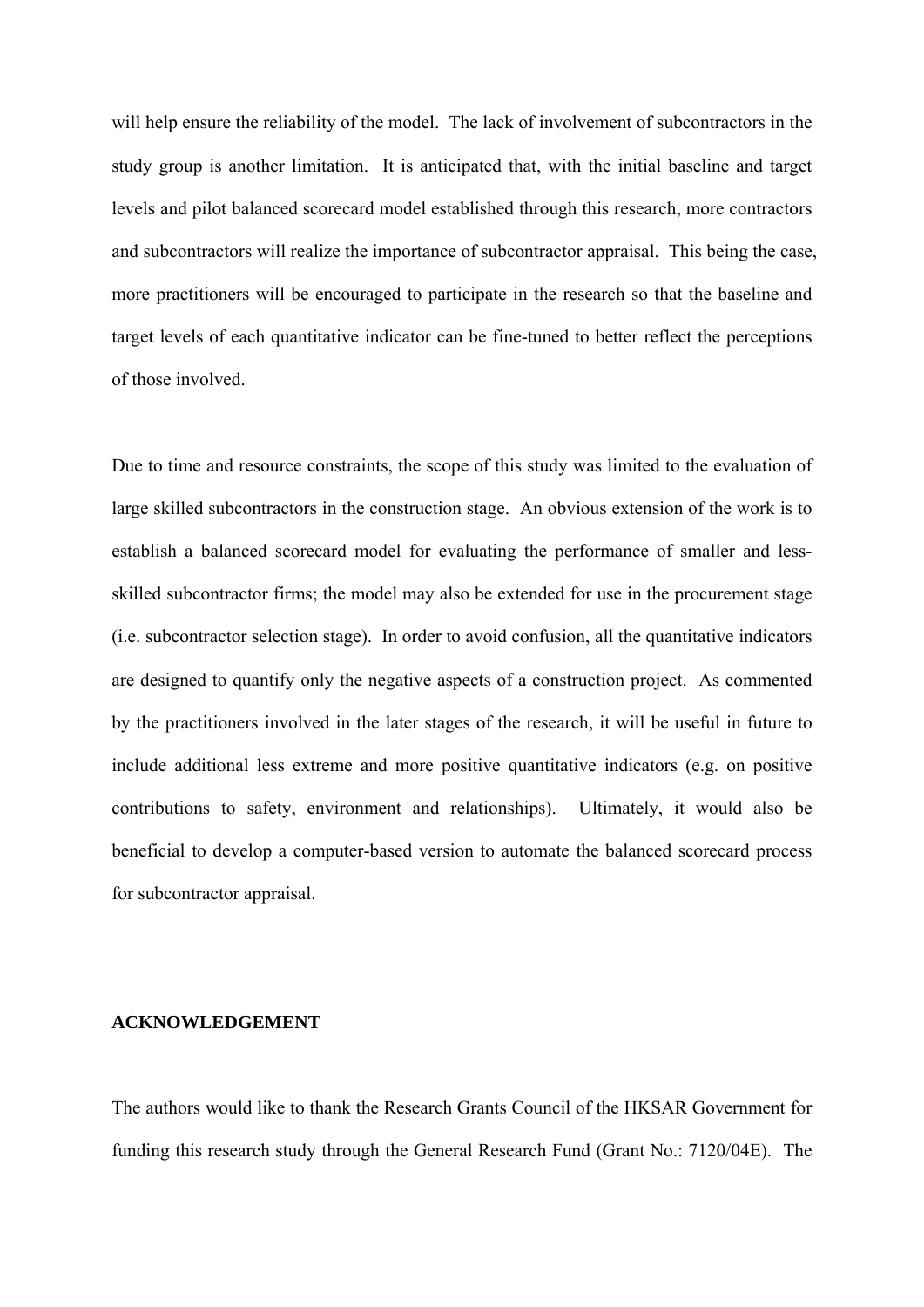assistance of Mr. Jason C.S. Ng during the data collection and analysis stage is also gratefully acknowledged.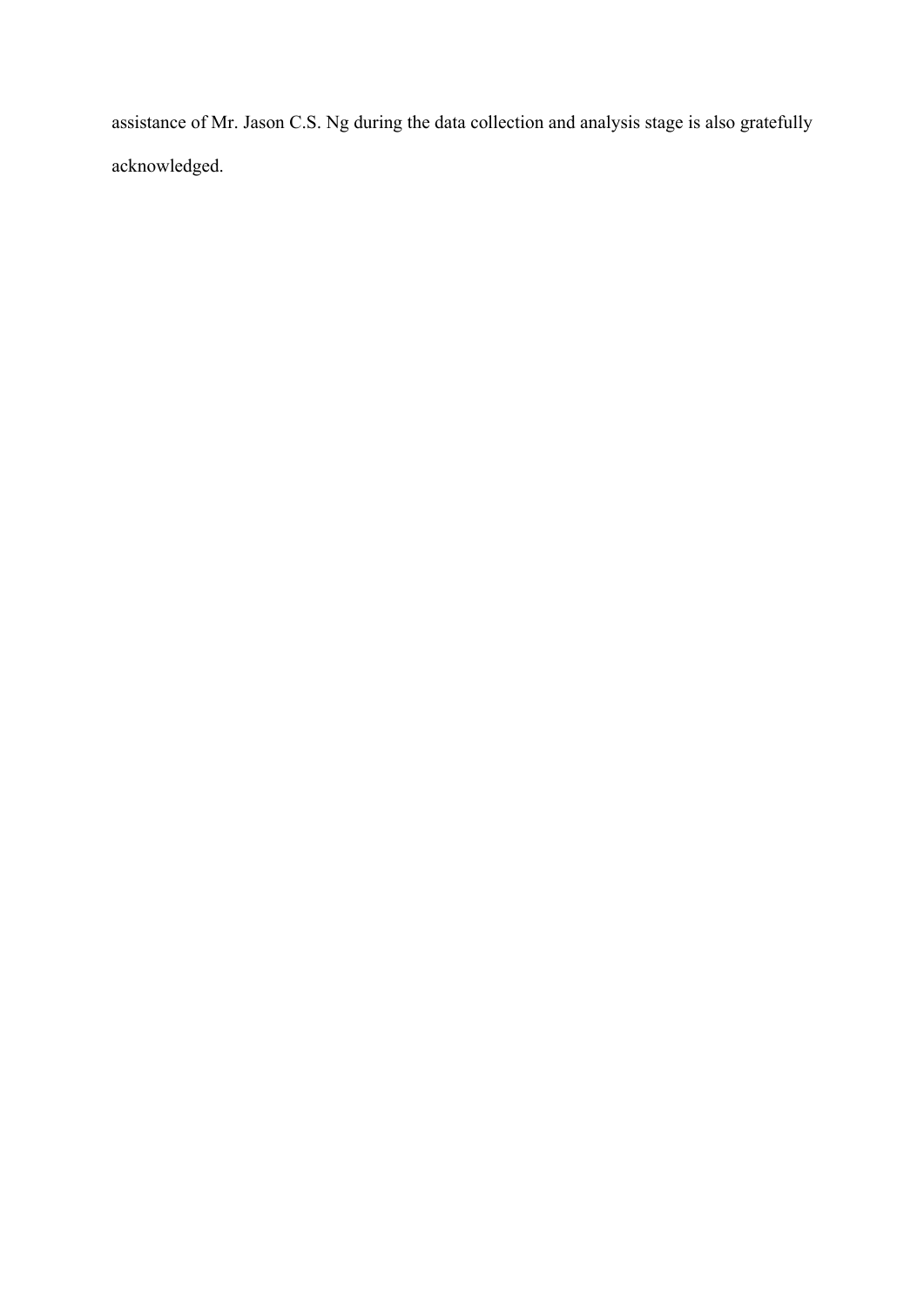#### **REFERENCES**

Albino, V. and Garavelli, A. C. 1998. A neural network application to subcontractor rating in construction firms, International Journal of Project Management, 16(1): 9–14.

Arditi, D. and Chotibhongs, R. 2005. Issues in subcontracting practice, Journal of Construction Engineering and Management, ASCE, 131(8): 866–876.

Cheng, M. Y.; Tsai, H. C. and Sudjono, E. 2011. Evaluating subcontractor performance using evolutionary fuzzy hybrid neural network, International Journal of Project Management, 29(3): 349–356.

Ekström, M. A.; Björnsson, H. C. and Nass, C. I. 2003. Accounting for rater credibility when evaluating AEC subcontractors, Construction Management and Economics, 21(2): 197–208.

Elazouni, A. M. and Metwally, F. G. 2000. D-SUB: Decision support system for subcontracting construction works, Journal of Construction Engineering and Management, ASCE, 126(3): 191–200.

ETWB 2005. Contractor Management Handbook, Environment, Transport and Works Bureau, Hong Kong Special Administrative Region Government, Hong Kong.

Hartmann, A.; Ling, F. Y. Y. and Tan, J. S. H. 2009. Relative importance of subcontractor selection criteria: evidence from Singapore, Journal of Construction Engineering and Management, ASCE, 135(9): 826–832.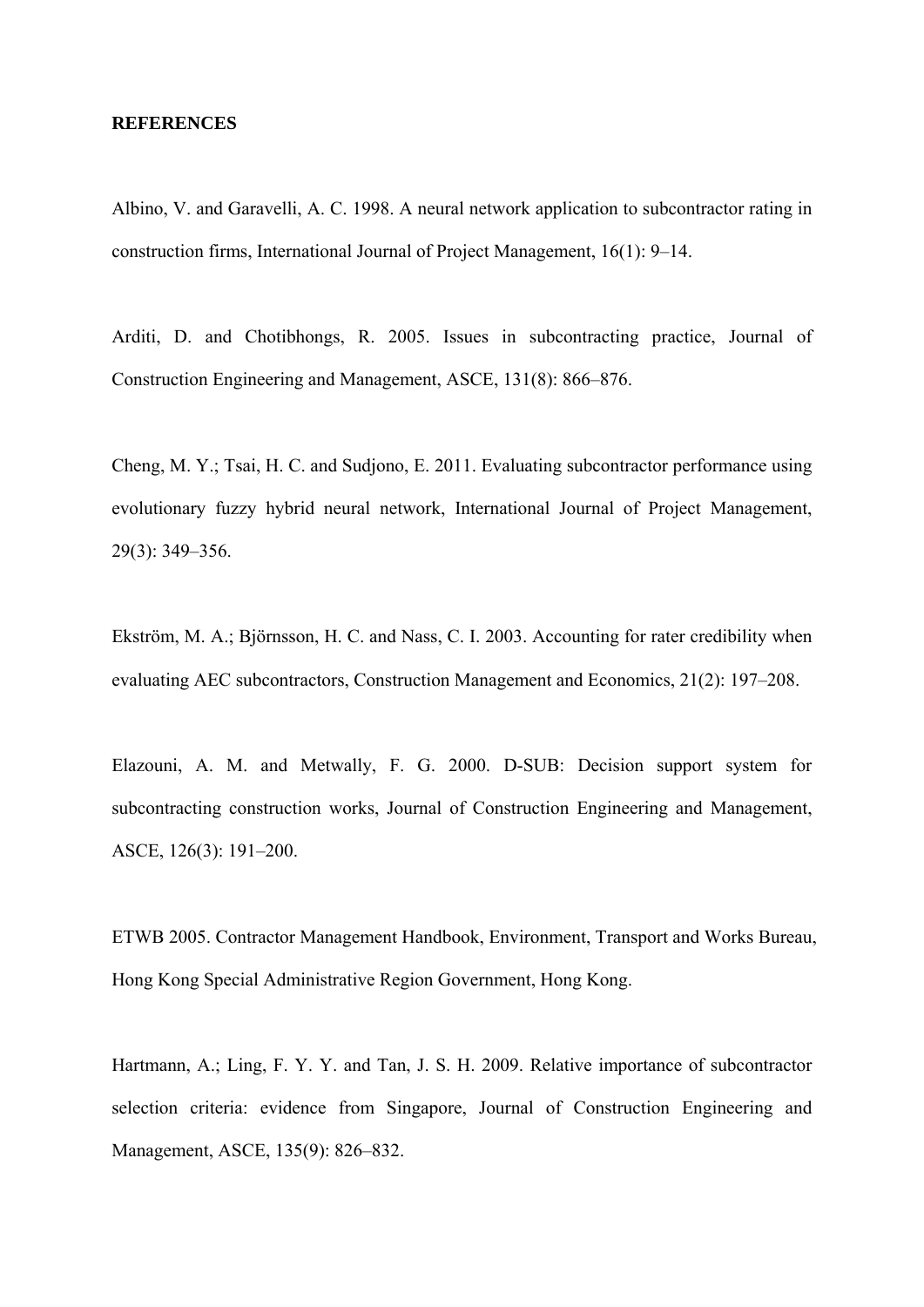Hatush, Z. and Skitmore, M. 1998. Contractor selection using multicriteria utility theory: An additive model, Building and Environment, 33(2-3): 105–115.

Holt, G. D. 1998. Which contractor selection methodology? International Journal of Project Management, 16(3): 153–164.

Hudson, D. 1997. Benchmarking Construction Project Execution, Ph.D. dissertation, University of Texas, Austin, Texas.

Kaplan, R. S. and Norton, D. P. 1992. The balanced scorecard-measures that drive performance, Harvard Business Review, January-February: 71–79.

Kaplan, R. S. and Norton, D. P. 1993. Putting the balanced scorecard to work, Harvard Business Review, September-October: 134–149.

Kaplan, R. S. and Norton, D. P. 1994. Devising a balanced scorecard matched to business strategy, Harvard Business Review, September-October: 15–19.

Kaplan, R. S. and Norton, D. P. 1996. Using the balanced scorecard as a strategic management system, Harvard Business Review, January-February: 75–85.

Moore, P. G. and Thomas, H. 1976. The Anatomy of Decisions, Penguin Books, Harmondsworth.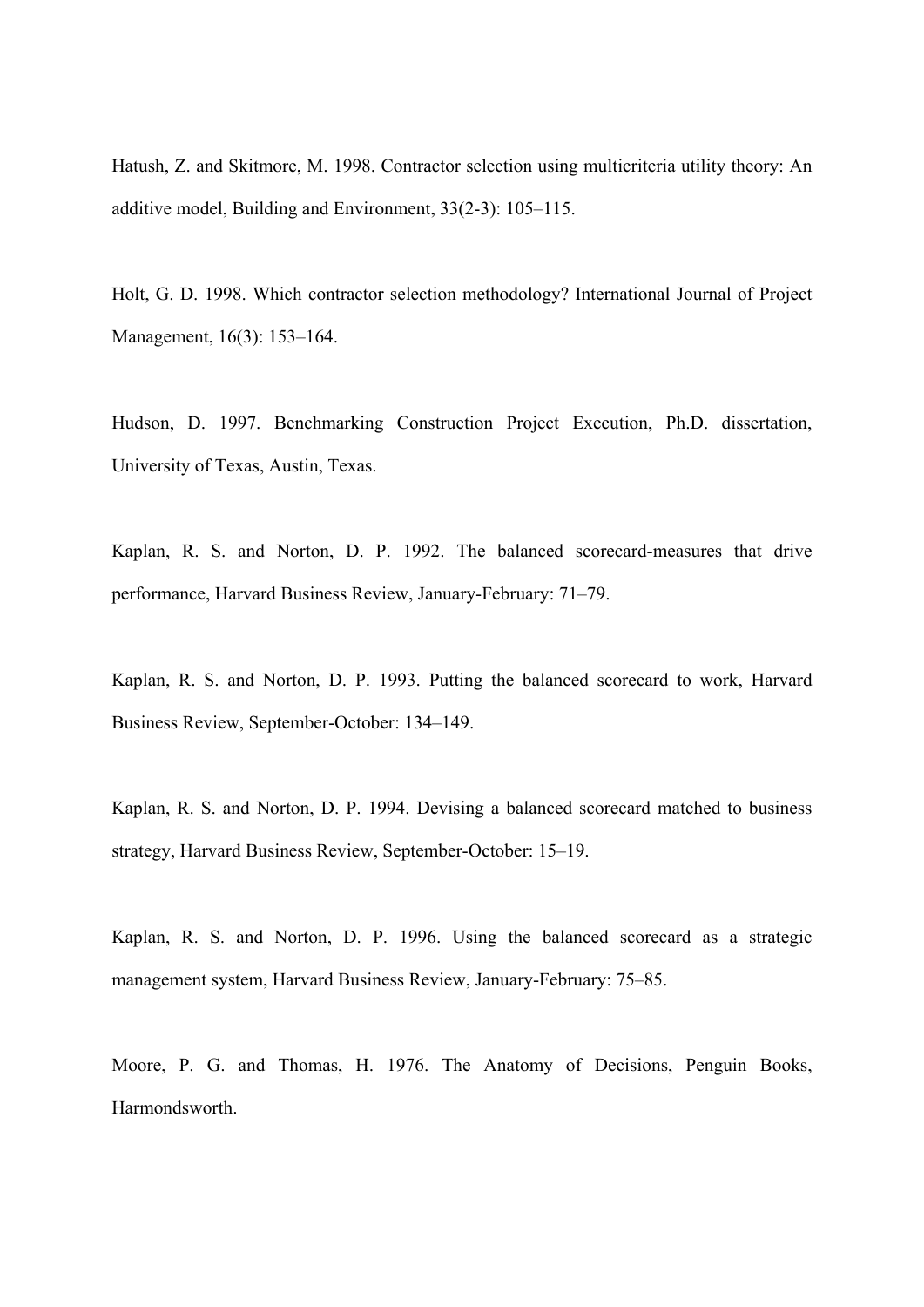Newing, R. 1994. Benefits of a balanced scorecard, Accountancy, 114(1125): 52–53.

Ng, S.T.; Palaneeswaran, E. and Kumaraswamy, M. M. 2002. A dynamic *e*-Reporting system for contractor's performance appraisal, Advances in Engineering Software, 33(6): 339–349.

Ng, S. T. and Tang, Z. 2008. Delineating the predominant criteria for subcontractor appraisal and their latent relationships, Construction Management and Economics, 26(3): 249–259.

Ng, S. T. and Tang, Z. 2010. Labour-intensive construction sub-contractors: their critical success factors, International Journal of Project Management, 28(7): 732–740.

Ng, S. T.; Tang, Z. and Palaneeswaran, E. 2009. Factors contributing to the success of equipment-intensive subcontractors in construction, International Journal of Project Management, 27(7): 736–744.

Nobbs, H. 1993. Future role of Construction Specialists, The Business Round Table, London.

Park, S. C.; Hong, T. H.; Koo, K. J. and Hyun, C. T. 2010. Selection model of representative items for the subcontractors' cost index in multi-family housing projects, Journal of Civil Engineering and Management, 16(2): 278–286.

Rahman, M. M. and Kumaraswamy, M. M. 2005. Relational selection for collaborative working arrangements, Journal of Construction Engineering and Management, ASCE, 131(10): 1087–1098.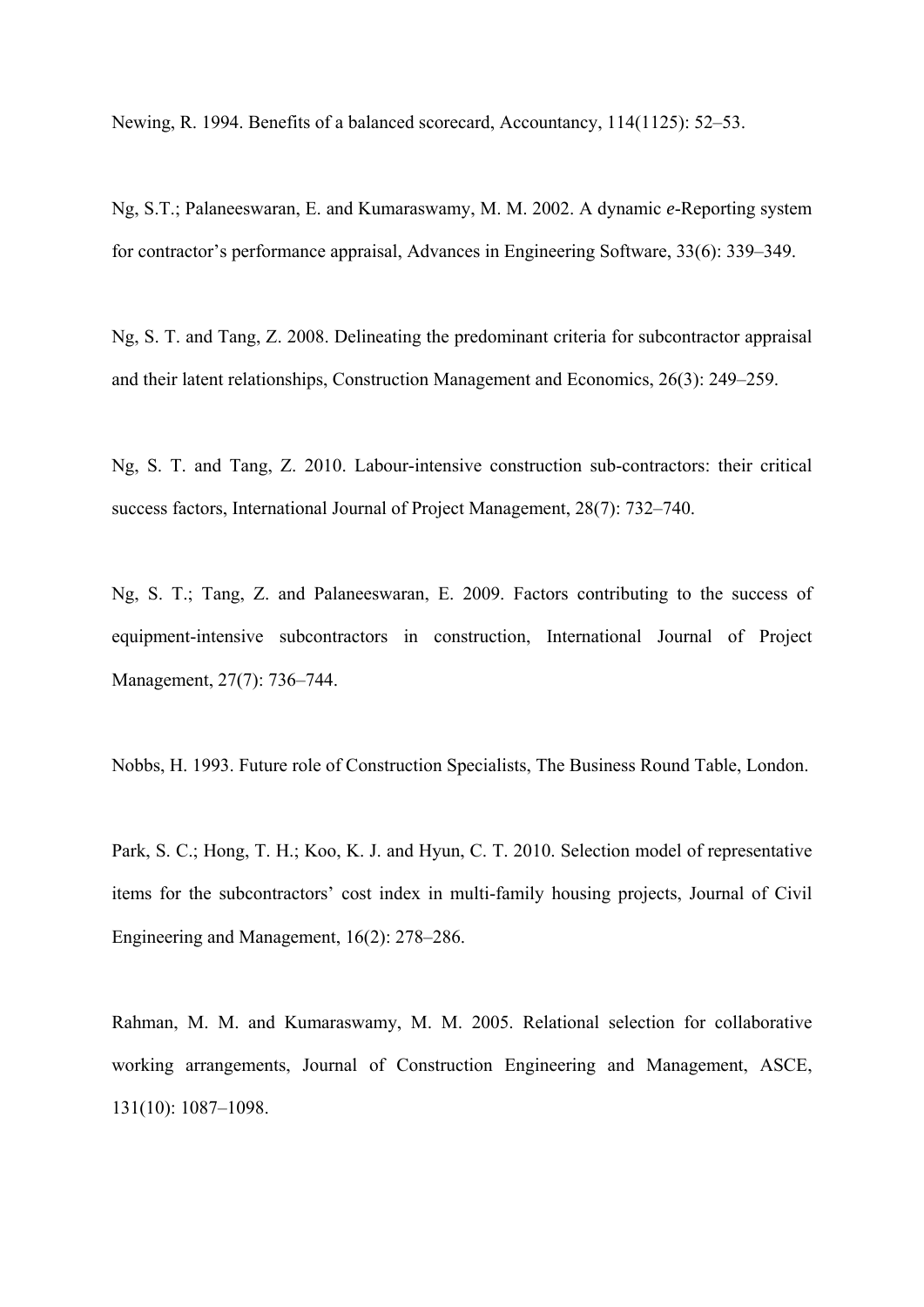Shiau, Y. C.; Tsai, T. P.; Wang, W. C. and Huang, M. L. 2002. Use questionnaire and AHP techniques to develop subcontractor selection system, Proceedings: International Symposium on Automation and Robotics in Construction, 19<sup>th</sup> (ISARC), September, National Institute of Standards and Technology, Gaithersburg, Maryland: 35–40.

Tang, Y. Y. 2001. Construct for Excellence, Construction Industry Review Committee, HKSAR Government, Hong Kong.

Trost, J. E. 1986. Statistically nonrepresentative stratified sampling: a sampling technique for qualitative studies, Qualitative Sociology, 9(1): 54–57.

Tserng, H. P. and Lin, P. H. 2002. An accelerated subcontracting and procuring model for construction projects, Automation in Construction, 11(1): 105–125.

Ulubeyli, S.; Zonguldak, K.; Manisali, E. and Kazaz, A. 2010. Subcontractor selection practices in international construction projects, Journal of Civil Engineering and Management, 16(1): 47–56.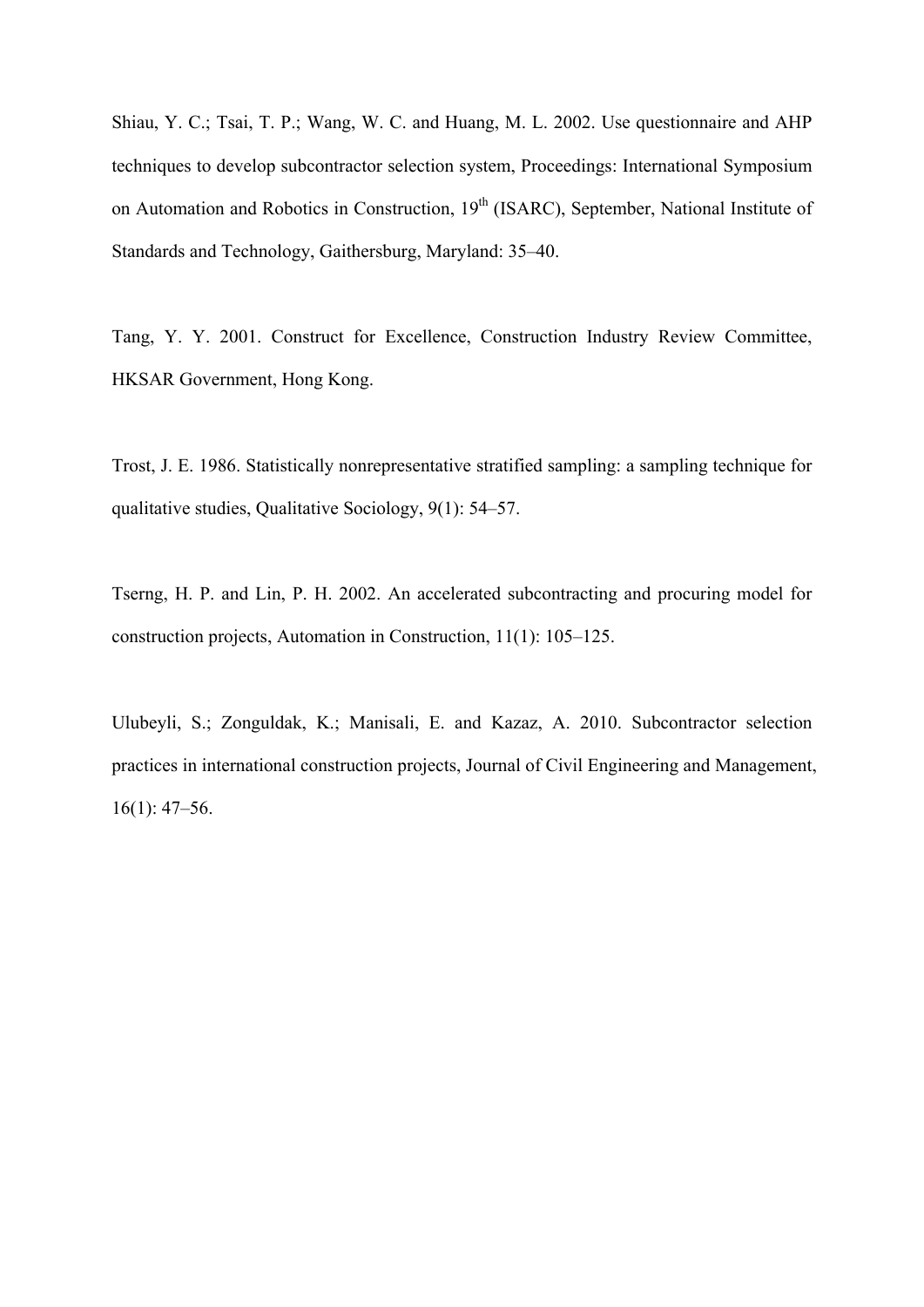## **LIST OF CAPTIONS**

- *Figure 1: The proposed balanced scorecard*
- *Figure 2: Example of a completed balanced scorecard*
- *Table 1: Importance of appraisal criteria and quantitative indicators*
- *Table 2: Baseline and target performance levels*
- *Table 3: Actual performance of a subcontractor in a project*
- *Table 4: Profile of interviewees*
- *Table 5: Validation results*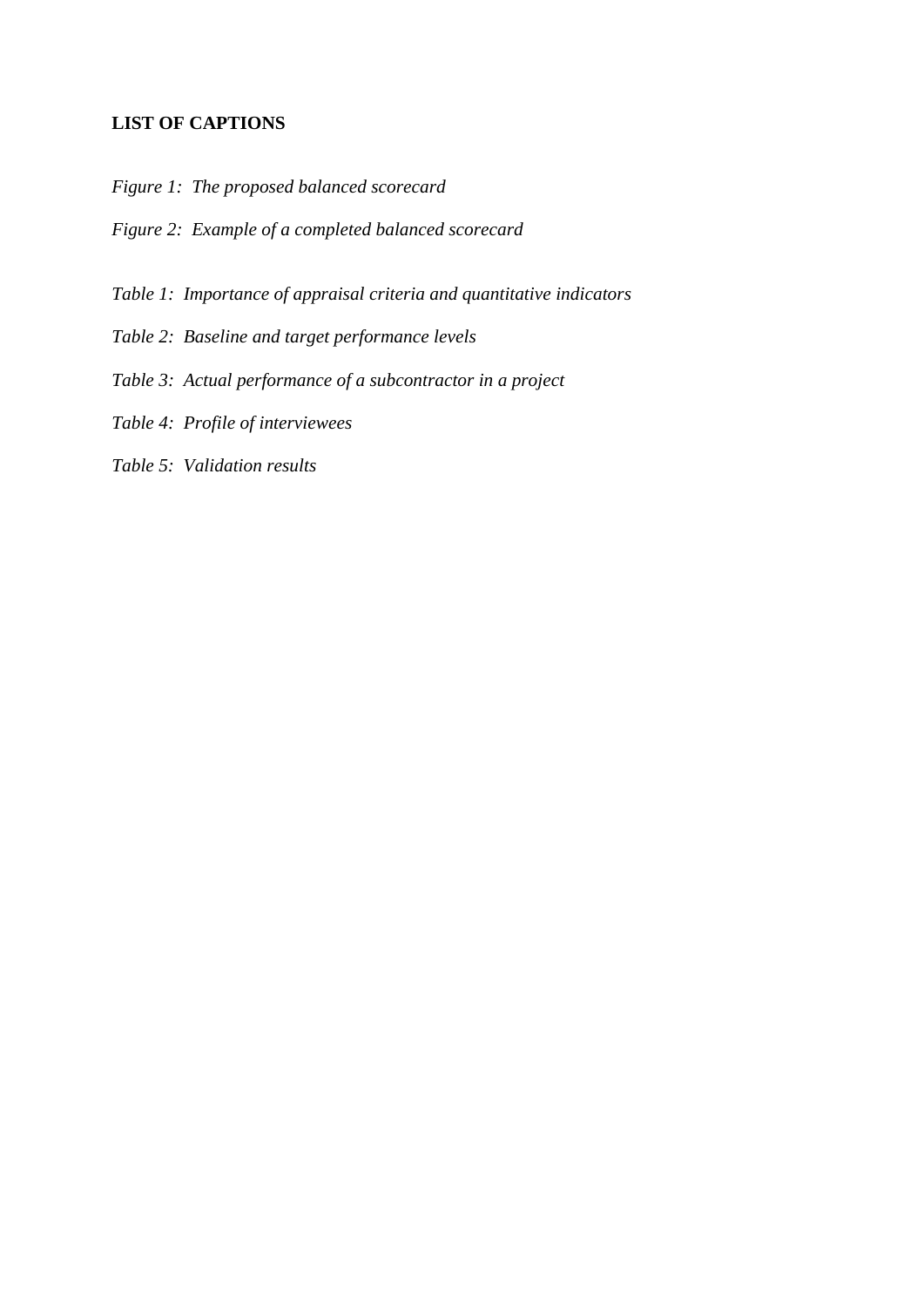| <b>Criteria</b>                                         | <b>Poor</b> | Accept.                  | Ave.           | Good         | Excel.       | Weighting | <b>Score</b> |
|---------------------------------------------------------|-------------|--------------------------|----------------|--------------|--------------|-----------|--------------|
| <b>Mark</b>                                             | 10          | 30                       | 50             | 70           | 90           |           |              |
| Workmanship                                             |             |                          |                |              |              |           |              |
| % of work that has to be redone                         | >9.4        | 9.4                      | 7.1            | 4.8          | < 2.5        | 0.106     |              |
| Progress                                                |             |                          |                |              |              |           |              |
| % deviation from subcontractors' project milestones     | >6.7        | 6.7                      | 5.3            | 3.9          | < 2.5        | 0.108     |              |
| <b>Safety</b>                                           |             |                          |                |              |              |           |              |
| no .of fatal accidents per 100,000 man-hour             | >0.2        |                          |                |              | < 0.1        | 0.038     |              |
| no. of reportable injuries per 100,000 man-hour         | >1.2        |                          | 1.0            |              | < 0.6        | 0.034     |              |
| no. of prosecutions related to safety issues            | >1          |                          |                |              | $\mathbf{0}$ | 0.036     |              |
| Environment                                             |             |                          |                |              |              |           |              |
| no. of prosecutions related to environmental aspects    | >1          | $\overline{\phantom{a}}$ | --             | --           | $\mathbf{0}$ | 0.103     |              |
| Relationship                                            |             |                          |                |              |              |           |              |
| no. of unresolved disputes with client or other parties | >3          | 3                        | $\overline{2}$ | 1            | $\mathbf{0}$ | 0.090     |              |
| <b>Resource Control</b>                                 |             |                          |                |              |              |           |              |
| no. of days of delay in the delivery of material        | >5          | 5                        | 4              | 3            | $\leq$ 2     | 0.031     |              |
| % shortage of labor at critical stage                   | >8.5        | 8.5                      | 6.7            | 4.9          | <3.1         | 0.031     |              |
| % shortage of plant at critical stage                   | >6.9        | 6.9                      | 5.6            | 4.2          | < 2.9        | 0.032     |              |
| <b>Attitude to Claims</b>                               |             |                          |                |              |              |           |              |
| % of unsuccessful claims                                | >7.8        | 7.8                      | 5.9            | 4.1          | < 2.2        | 0.089     |              |
| Communication                                           |             |                          |                |              |              |           |              |
| % of site meetings not attended                         | >6.9        | 6.9                      | 5.1            | 3.3          | < 1.4        | 0.050     |              |
| no. of times not responding to contractor's instruction | >2          | 2                        | $\overline{a}$ | $\mathbf{1}$ | $\theta$     | 0.055     |              |
| Promptness of Payment                                   |             |                          |                |              |              |           |              |
| no. of days in delaying payment to workers              | >7          | 7                        | 5              | 4            | $\leq$ 3     | 0.050     |              |
| no. of days in delaying payment to sub-subcontractors   | >11         | 11                       | 8              | 5            | $\leq$ 3     | 0.049     |              |
| <b>General Obligations</b>                              |             |                          |                |              |              |           |              |
| no. of days of delay in responding to instructions      | >4          | 4                        | 3              | 2            | $\leq$ 2     | 0.045     |              |
| no. of incidents of damaging public utilities           | >1          | $\overline{\phantom{a}}$ |                | $-$          | $\mathbf{0}$ | 0.050     |              |
| <b>TOTAL</b>                                            |             |                          |                |              |              | 1.000     |              |

*Figure 1: The proposed balanced scorecard*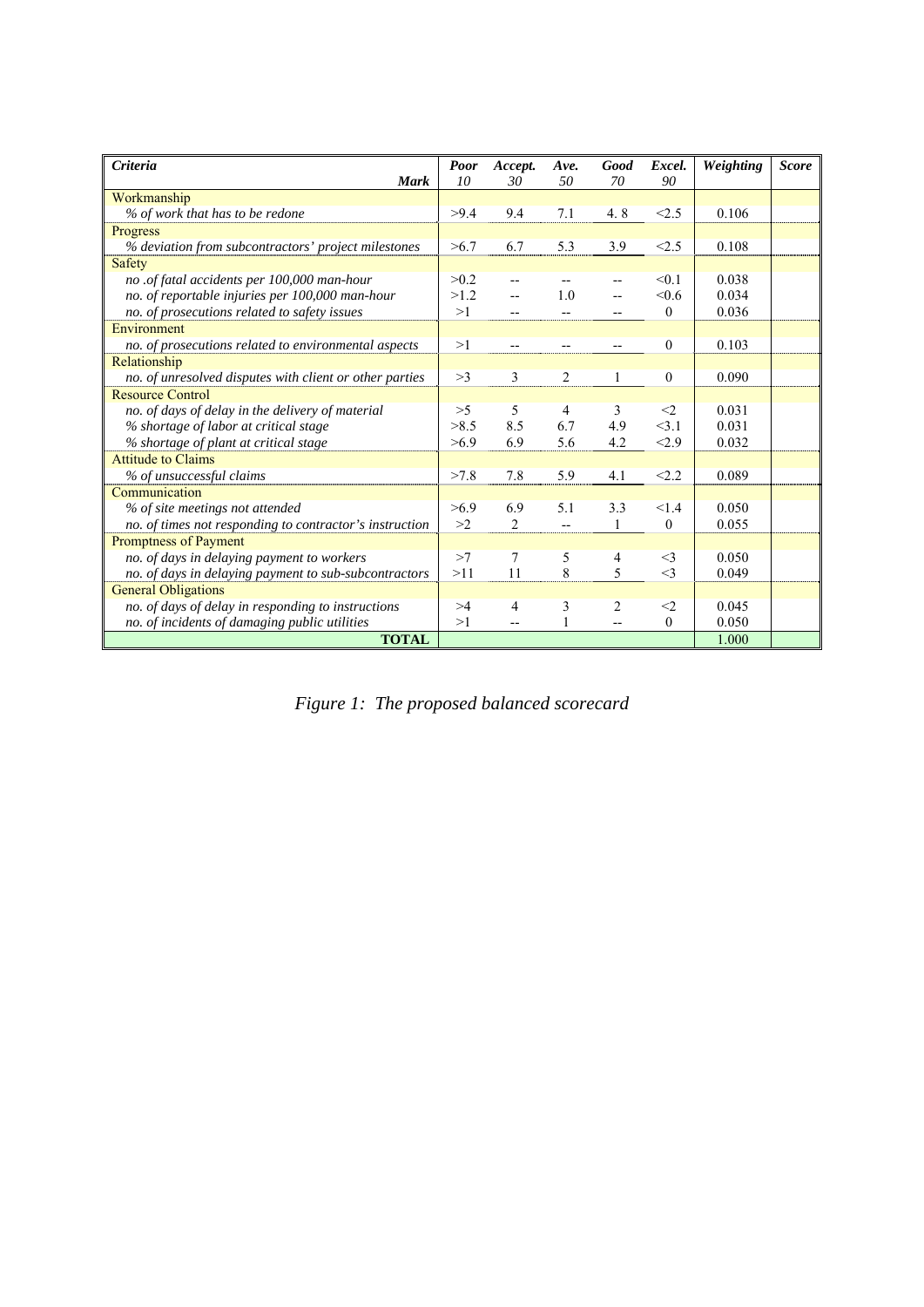| <b>Criteria</b>                                         | <b>Poor</b> | Accept.        | Ave. | Good         | Excel.       | Weighting | <b>Score</b> |
|---------------------------------------------------------|-------------|----------------|------|--------------|--------------|-----------|--------------|
| <b>Mark</b>                                             | 10          | 30             | 50   | 70           | 90           |           |              |
| Workmanship                                             |             |                |      |              |              |           |              |
| % of work that has to be redone                         | >9.4        | 9.4            | 7.1  | 4.8          | < 2.5        | 0.106     | 3.18         |
| Progress                                                |             |                |      |              |              |           |              |
| % deviation from subcontractors' project milestones     | >6.7        | 6.7            | 5.3  | 3.9          | < 2.5        | 0.108     | 9.72         |
| <b>Safety</b>                                           |             |                |      |              |              |           |              |
| no .of fatal accidents per 100,000 man-hour             | >0.2        |                |      | --           | $0.1$        | 0.038     | 3.42         |
| no. of reportable injuries per 100,000 man-hour         | >1.2        |                | 1.0  | $-$          | < 0.6        | 0.034     | 1.70         |
| no. of prosecutions related to safety issues            | >1          |                |      | --           | $\mathbf 0$  | 0.036     | 3.24         |
| Environment                                             |             |                |      |              |              |           |              |
| no. of prosecutions related to environmental aspects    | >1          |                |      | --           | $\mathbf 0$  | 0.103     | 9.27         |
| Relationship                                            |             |                |      |              |              |           |              |
| no. of unresolved disputes with client or other parties | >3          | 3              | 2    | 1            | $\mathbf{0}$ | 0.090     | 6.30         |
| <b>Resource Control</b>                                 |             |                |      |              |              |           |              |
| no. of days of delay in the delivery of material        | >5          | 5              | 4    | 3            | $\leq$ 2     | 0.031     | 0.31         |
| % shortage of labor at critical stage                   | >8.5        | 8.5            | 6.7  | 4.9          | 3.1          | 0.031     | 0.93         |
| % shortage of plant at critical stage                   | >6.9        | 6.9            | 5.6  | 4.2          | < 2.9        | 0.032     | 1.60         |
| <b>Attitude to Claims</b>                               |             |                |      |              |              |           |              |
| % of unsuccessful claims                                | >7.8        | 7.8            | 5.9  | 4.1          | < 2.2        | 0.089     | 8.01         |
| Communication                                           |             |                |      |              |              |           |              |
| % of site meetings not attended                         | >6.9        | 6.9            | 5.1  | 3.3          | <1.4         | 0.050     | 1.50         |
| no. of times not responding to contractor's instruction | >2          | 2              |      | $\mathbf{1}$ | $\mathbf{0}$ | 0.055     | 0.55         |
| Promptness of Payment                                   |             |                |      |              |              |           |              |
| no. of days in delaying payment to workers              | >7          | 7              | 5    | 4            | $\leq$ 3     | 0.050     | 4.50         |
| no. of days in delaying payment to sub-subcontractors   | >11         | 11             | 8    | 5            | $\leq$ 3     | 0.049     | 3.43         |
| <b>General Obligations</b>                              |             |                |      |              |              |           |              |
| no. of days of delay in responding to instructions      | >4          | $\overline{4}$ | 3    | 2            | $\leq$ 2     | 0.045     | 0.45         |
| no. of incidents of damaging public utilities           | >1          |                | 1    |              | $\Omega$     | 0.050     | 2.50         |
| <b>TOTAL</b>                                            |             |                |      |              |              | 1.000     | 60.61        |

*Figure 2: Example of a completed balanced scorecard*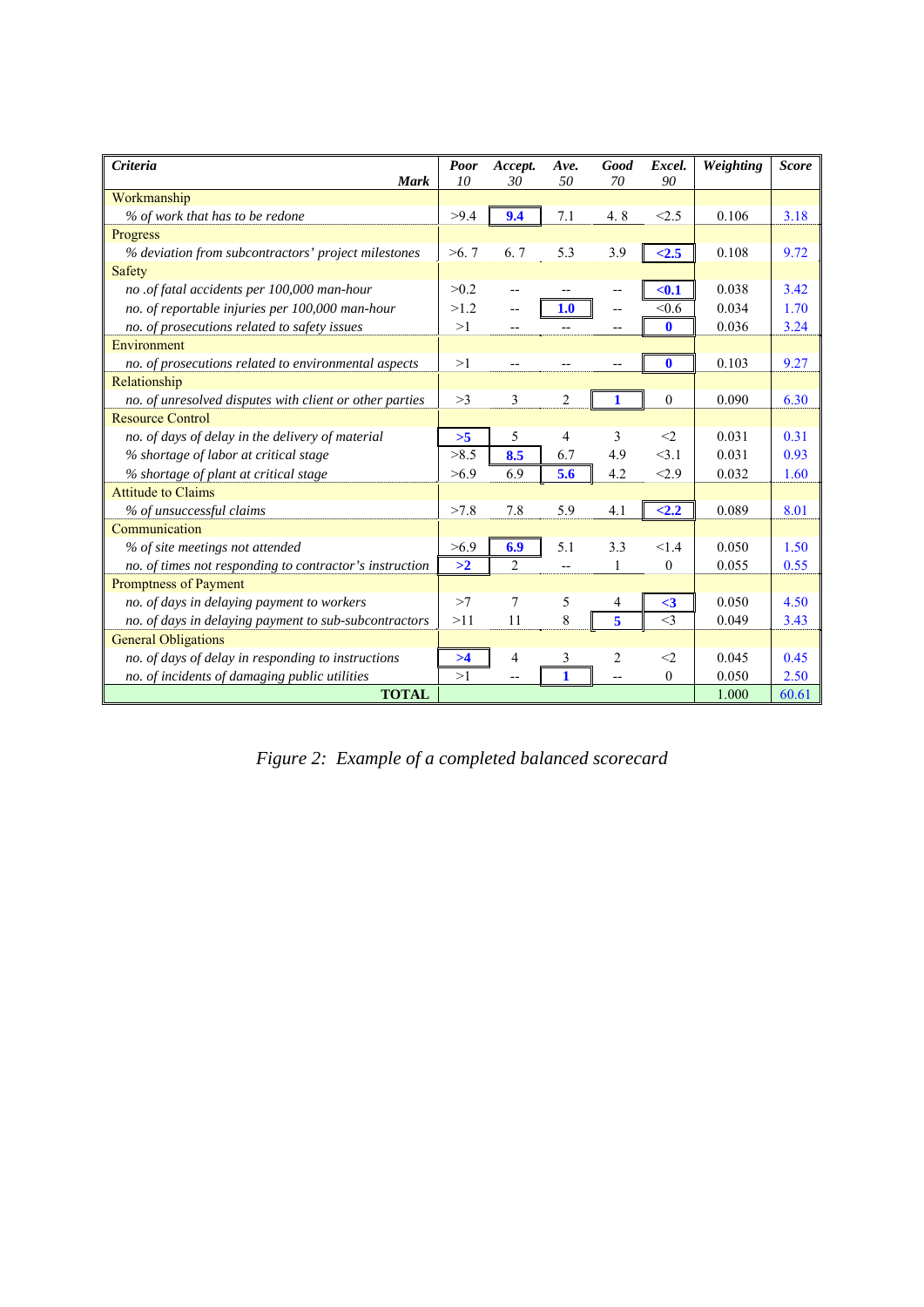| <b>Criteria and Indicators</b>                               |      | <b>Importance of Criteria</b> |                |      |      | <b>Importance of Indicators</b> |
|--------------------------------------------------------------|------|-------------------------------|----------------|------|------|---------------------------------|
|                                                              | mean | s.d.                          | rank           | mean | s.d. | rank                            |
| Workmanship                                                  | 8.44 | 0.88                          | $\overline{2}$ |      |      |                                 |
| Percentage of work that has to be redone                     |      |                               |                | 8.19 | 1.18 | 6                               |
| Progress                                                     | 8.44 | 0.84                          | 1              |      |      |                                 |
| Percentage deviation from subcontractors' project milestones |      |                               |                | 8.34 | 0.94 | $\mathfrak{Z}$                  |
| Safety                                                       | 8.41 | 1.46                          | 3              |      |      |                                 |
| Number of fatal accidents per 100,000 man-hour               |      |                               |                | 8.91 | 0.39 | $\mathcal{I}$                   |
| Number of reportable injuries per 100,000 man-hour           |      |                               |                | 8.09 | 0.33 | 7                               |
| Number of prosecutions related to safety issues              |      |                               |                | 8.38 | 1.43 | 2                               |
| Environment                                                  | 8.00 | 1.50                          | 5              |      |      |                                 |
| Number of prosecutions related to environmental aspects      |      |                               |                | 8.34 | 1.47 | $\overline{4}$                  |
| Relationship                                                 | 6.97 | 1.20                          | 9              |      |      |                                 |
| Number of unresolved disputes with client or other parties   |      |                               |                | 6.59 | 1.21 | 17                              |
| <b>Resource Control</b>                                      | 7.34 | 1.68                          | 8              |      |      |                                 |
| Number of days of delay in the delivery of material          |      |                               |                | 6.94 | 1.72 | 13                              |
| Percentage shortage of labor at critical stage               |      |                               |                | 6.91 | 1.84 | 14                              |
| Percentage shortage of plant at critical stage               |      |                               |                | 7.13 | 1.84 | 12                              |
| Attitude to Claims                                           | 6.91 | 1.63                          | 10             |      |      |                                 |
| Percentage of unsuccessful claims                            |      |                               |                | 6.84 | 1.80 | 16                              |
| Communication                                                | 8.16 | 1.30                          | $\overline{4}$ |      |      |                                 |
| Percentage of site meetings not attended                     |      |                               |                | 7.59 | 1.54 | 11                              |
| Number of times not responding to contractor's instruction   |      |                               |                | 8.25 | 1.30 | 5                               |
| Promptness of Payment                                        | 7.75 | 1.39                          | 6              |      |      |                                 |
| Number of days in delaying payment to workers                |      |                               |                | 7.91 | 1.55 | 8                               |
| Number of days in delaying payment to sub-subcontractors     |      |                               |                | 7.72 | 1.57 | 9                               |
| General Obligations                                          | 7.38 | 1.48                          | 7              |      |      |                                 |
| Number of days of delay in responding to instructions        |      |                               |                | 6.84 | 1.78 | 15                              |
| Number of incidents of damaging public utilities             |      |                               |                | 7.66 | 1.56 | 10                              |

## *Table 1: Importance of appraisal criteria and quantitative indicators*

*Note: s.d. = standard deviation*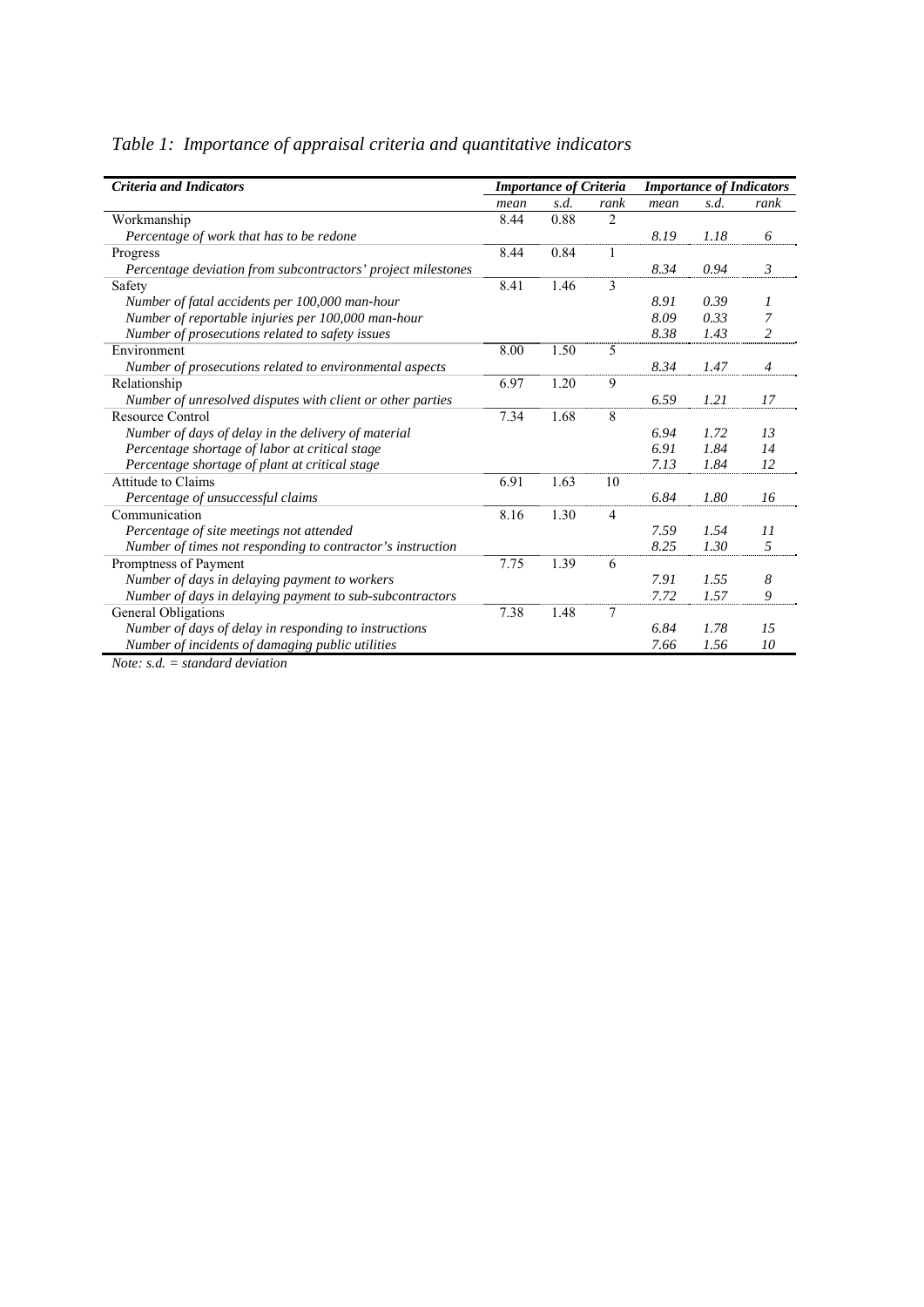|  |  |  |  | Table 2: Baseline and target performance levels |  |
|--|--|--|--|-------------------------------------------------|--|
|--|--|--|--|-------------------------------------------------|--|

| <b>Criteria and Indicators</b>                               |       | <b>Baseline</b> | <b>Target</b> |      |
|--------------------------------------------------------------|-------|-----------------|---------------|------|
|                                                              | mean  | s.d.            | mean          | s.d. |
| Workmanship                                                  |       |                 |               |      |
| Percentage of work that has to be redone                     | 9.37  | 6.38            | 2.49          | 3.50 |
| Progress                                                     |       |                 |               |      |
| Percentage deviation from subcontractors' project milestones | 6.67  | 5.12            | 2.51          | 3.08 |
| Safety                                                       |       |                 |               |      |
| Number of fatal accidents per 100,000 man-hour               | 0.23  | 0.87            | 0.14          | 0.85 |
| Number of reportable injuries per 100,000 man-hour           | 1.23  | 1.69            | 0.61          | 1.55 |
| Number of prosecutions related to safety issues              | 0.20  | 0.47            | 0.06          | 0.24 |
| Environment                                                  |       |                 |               |      |
| Number of prosecutions related to environmental aspects      | 0.11  | 0.32            | 0.00          | 0.00 |
| Relationship                                                 |       |                 |               |      |
| Number of unresolved disputes with client or other parties   | 2.51  | 2.12            | 0.74          | 1.88 |
| Resource Control                                             |       |                 |               |      |
| Number of days of delay in the delivery of material          | 4.86  | 5.31            | 1.74          | 3.30 |
| Percentage shortage of labor at critical stage               | 8.5   | 9.11            | 3.09          | 4.82 |
| Percentage shortage of plant at critical stage               | 6.89  | 6.54            | 2.89          | 4.99 |
| Attitude to Claims                                           |       |                 |               |      |
| Percentage of unsuccessful claims                            | 7.80  | 7.52            | 2.17          | 4.32 |
| Communication                                                |       |                 |               |      |
| Percentage of site meetings not attended                     | 6.91  | 7.29            | 1.43          | 2.43 |
| Number of times not responding to contractor's instruction   | 1.83  | 2.53            | 0.23          | 0.88 |
| Promptness of Payment                                        |       |                 |               |      |
| Number of days in delaying payment to workers                | 7.29  | 5.78            | 2.57          | 3.64 |
| Number of days in delaying payment to sub-subcontractors     | 11.03 | 10.12           | 2.94          | 4.01 |
| <b>General Obligations</b>                                   |       |                 |               |      |
| Number of days of delay in responding to instructions        | 4.09  | 5.61            | 1.60          | 3.21 |
| Number of incidents of damaging public utilities             | 0.60  | 0.85            | 0.09          | 0.28 |

*Note: s.d. = standard deviation*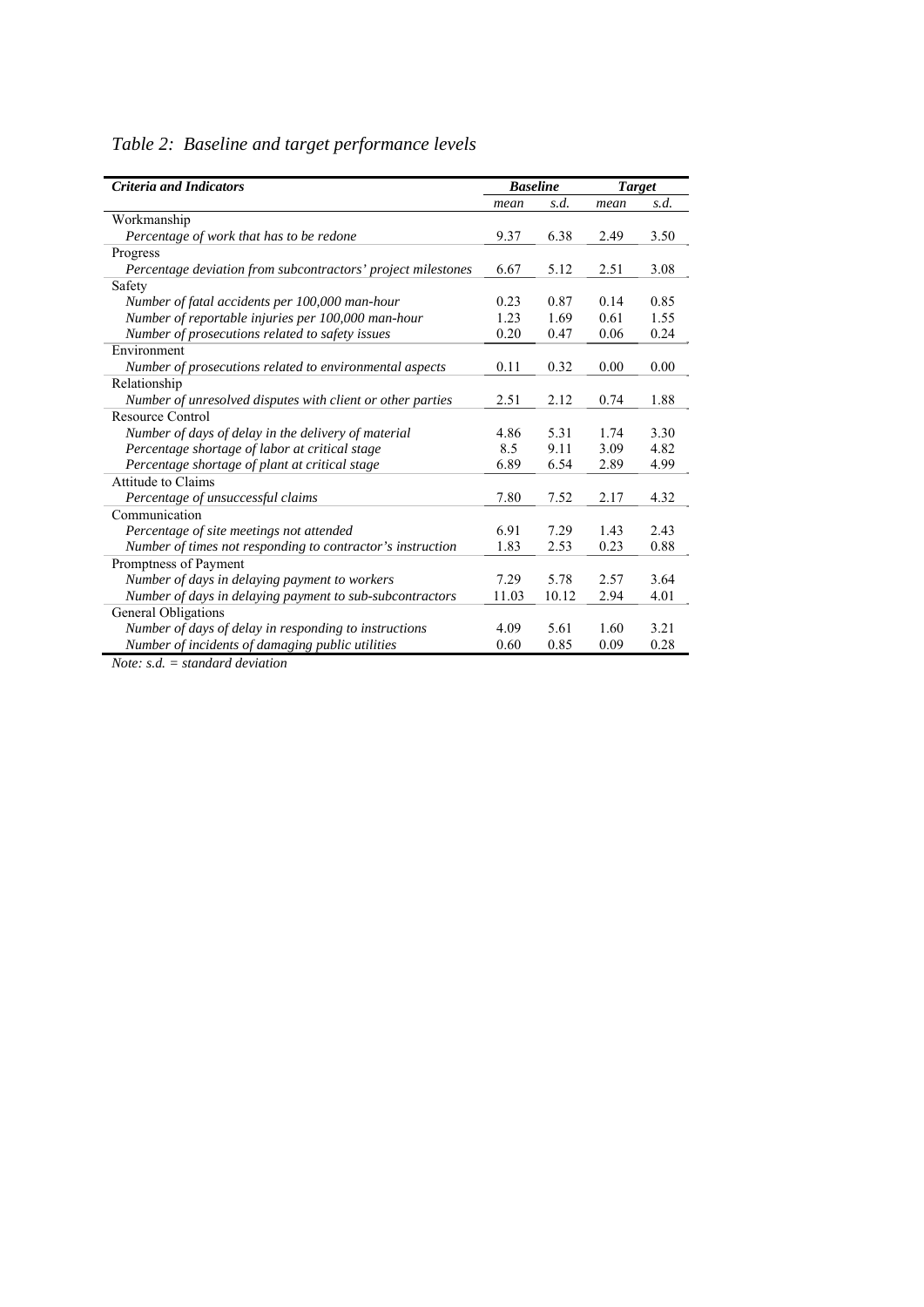| <b>Criteria and Indicators</b>                               | Performance |
|--------------------------------------------------------------|-------------|
| Workmanship                                                  |             |
| Percentage of work that has to be redone                     | 9%          |
| Progress                                                     |             |
| Percentage deviation from subcontractors' project milestones | $1\%$       |
| Safety                                                       |             |
| Number of fatal accidents per 100,000 man-hour               | none        |
| Number of reportable injuries per 100,000 man-hour           |             |
| Number of prosecutions related to safety issues              | none        |
| Environment                                                  |             |
| Number of prosecutions related to environmental aspects      | none        |
| Relationship                                                 |             |
| Number of unresolved disputes with client or other parties   | 1           |
| Resource Control                                             |             |
| Number of days of delay in the delivery of material          | 6 days      |
| Percentage shortage of labor at critical stage               | 8%          |
| Percentage shortage of plant at critical stage               | 6%          |
| <b>Attitude to Claims</b>                                    |             |
| Percentage of unsuccessful claims                            | none        |
| Communication                                                |             |
| Percentage of site meetings not attended                     | 6.5%        |
| Number of times not responding to contractor's instruction   | 3           |
| Promptness of Payment                                        |             |
| Number of days in delaying payment to workers                | none        |
| Number of days in delaying payment to sub-subcontractors     | 6 days      |
| General Obligations                                          |             |
| Number of days of delay in responding to instructions        | 5 days      |
| Number of incidents of damaging public utilities             |             |

*Table 3: Actual performance of a subcontractor in a project*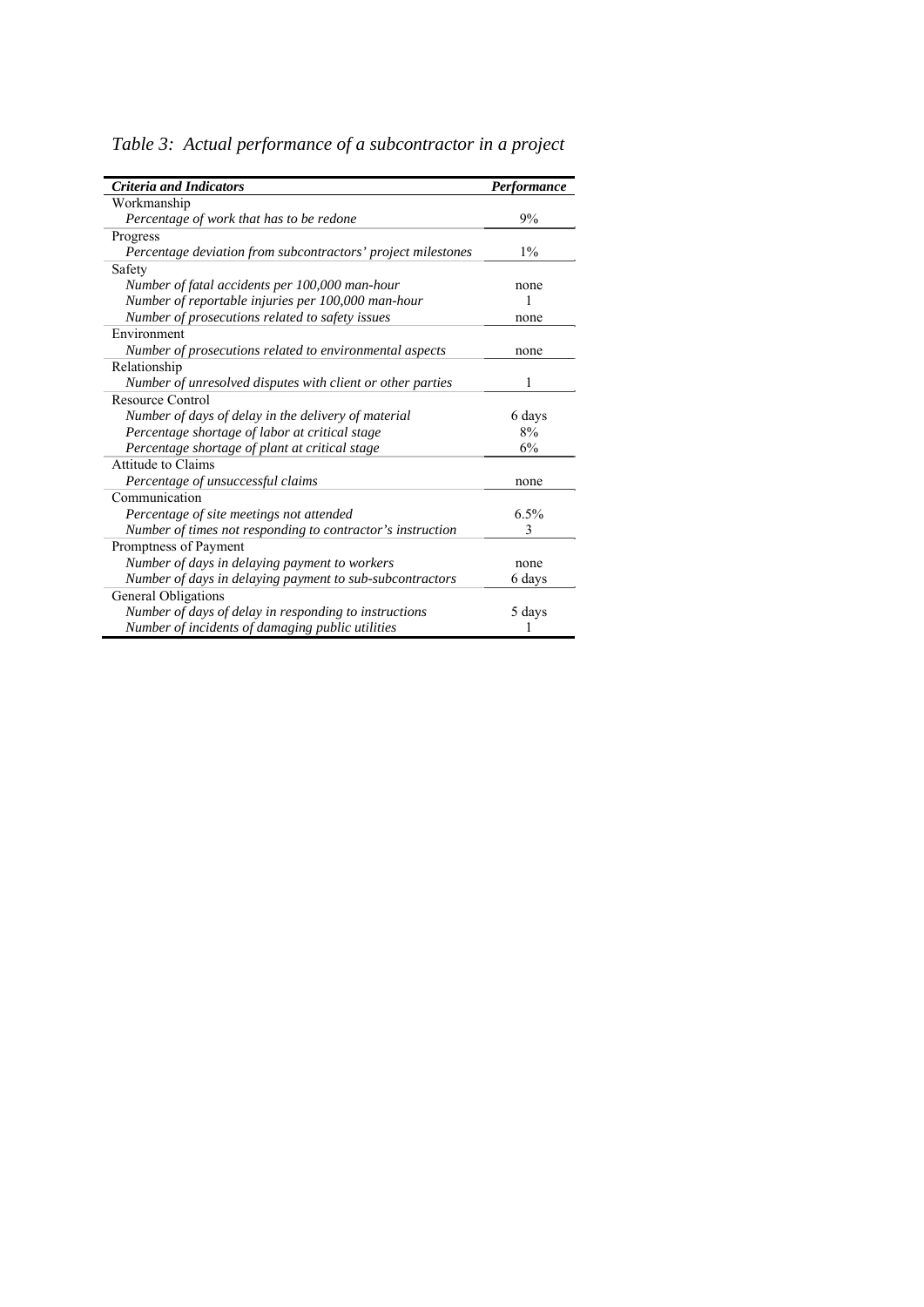| <b>Item</b>                                    | Interviewee 1 | Interviewee 2                       | Interviewee 3 | Interviewee 4  |
|------------------------------------------------|---------------|-------------------------------------|---------------|----------------|
| Job Title                                      | Site Manager  | <b>Assistant Project</b><br>Manager | Director      | Professor      |
| Experience in construction<br>industry (years) | $15-20$       | 10                                  | Above 25      | Above 25       |
| Organization type                              | Contractor    | Contractor                          | Contractor    | University     |
| Company size                                   | Large         | Large                               | Medium        | Not applicable |

*Table 4: Profile of interviewees*